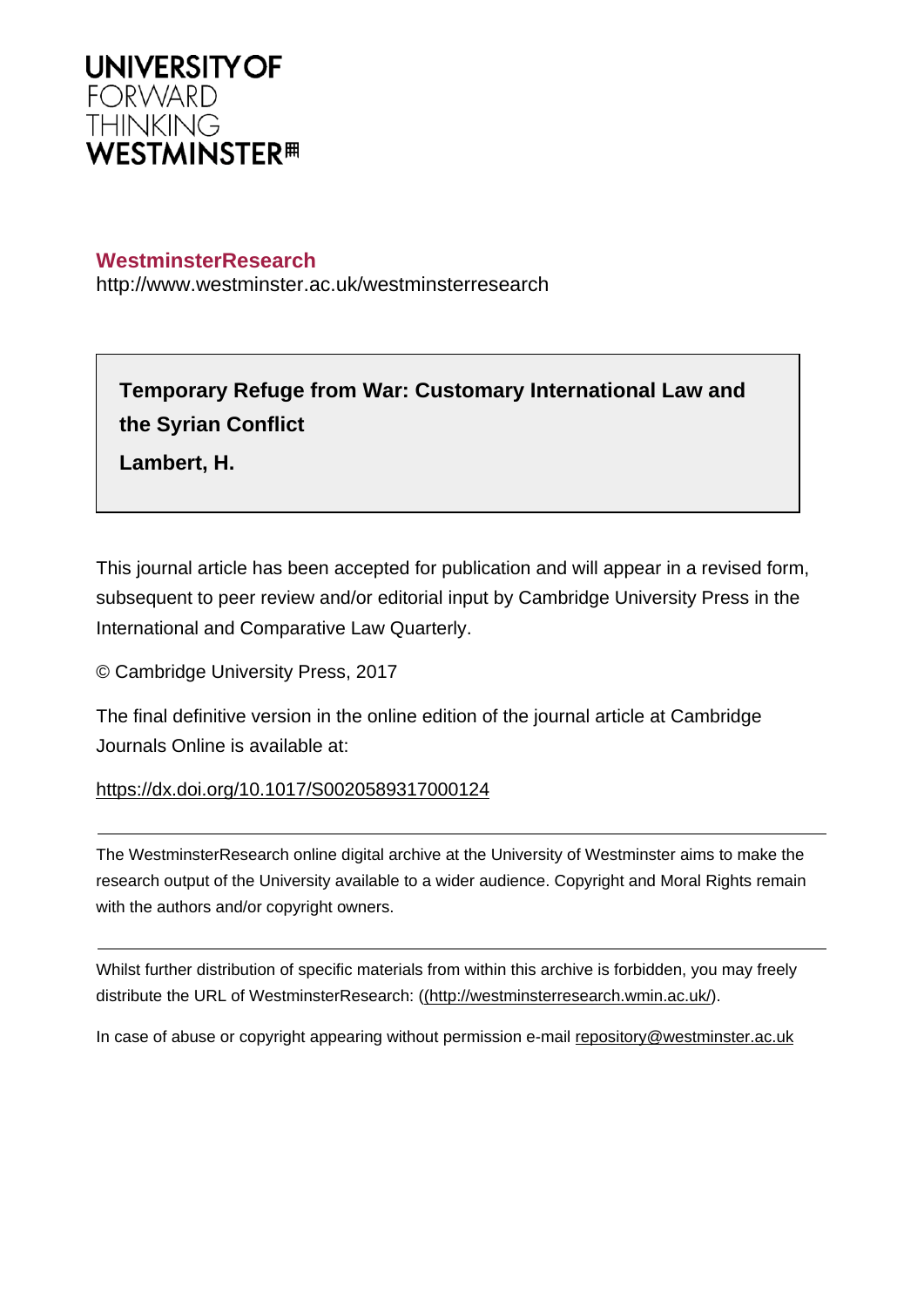## TEMPORARY REFUGE FROM WAR: CUSTOMARY INTERNATIONAL LAW AND THE SYRIAN CONFLICT

## Hélène Lambert\*

**Abstract:** The rule of temporary refuge forms the cornerstone of the response of states to large-scale influx of refugees. In the context of civilians fleeing armed conflict, this legal rule imposes a positive obligation on all states to admit and not to return anyone to a situation where there is a risk to life, and to provide basic rights commensurate with human dignity. Also implicit in the rule is the expectation of shared responsibility for large numbers of refugees and of international cooperation towards finding durable solutions. This article examines the customary international law of temporary refuge (also known as temporary protection) in relation to the Syrian conflict. It discusses implementation of the rule in the practice of three countries neighbouring Syria, and in the EU. It finds that the practice of Turkey, Lebanon and Jordan has been consistent with the rule of temporary refuge. However, the EU has decided not to use the Temporary Protection Directive; instead individual member states have relied on the Refugee Convention and EU law, combined with various other measures not pertinent to temporary protection. It is concluded that shared responsibility is the linchpin of temporary refuge. Absent this keystone, the rule of temporary refuge is likely to continue to be implemented primarily in a regional context by those countries nearest to the country affected by the conflict, as in the case of Syria.

**Keywords**: temporary refuge – temporary protection – customary international law – Syrian refugees – armed conflict – refugee law

# I. INTRODUCTION

There is nothing new about mass flight from war, or the mass movement of people across borders. Refugee crises are a recurring phenomenon,<sup>1</sup> yet largescale influxes have long posed an acute challenge to countries implementing their obligations under the 1951 Convention Relating to the Status of Refugees<sup>2</sup> (Refugee Convention) because its asylum procedures are designed to assess in detail *individual* applications for protection and to grant *permanent* asylum<sup>3</sup>

<sup>\*</sup> Professor of International Law, University of Westminster, London. I am grateful to Ella Gunn (MSc in Refugee Studies, Oxford) for her research assistance, to the participants of the Refugee Law Initiative 1<sup>st</sup> Annual Conference for their feedback, and to the anonymous reviewers for their detailed and helpful comments.

<sup>&</sup>lt;sup>1</sup> P Gatrell, The Making of the Modern Refugee (Oxford University Press 2013).

<sup>2</sup> 189 UNTS 150. The Convention was updated by the 1967 Protocol Relating to the Status of Refugees (606 UNTS 267).

<sup>&</sup>lt;sup>3</sup> This is not the case in countries with a procedure for refugee status determination that uses prima facie as 'a specific rule of evidence', J-F Durieux and A Hurwitz, 'How many is too many? African and European legal responses to mass influxes of refugees', 47 (2004) German Yearbook of International Law 105-159, at 119.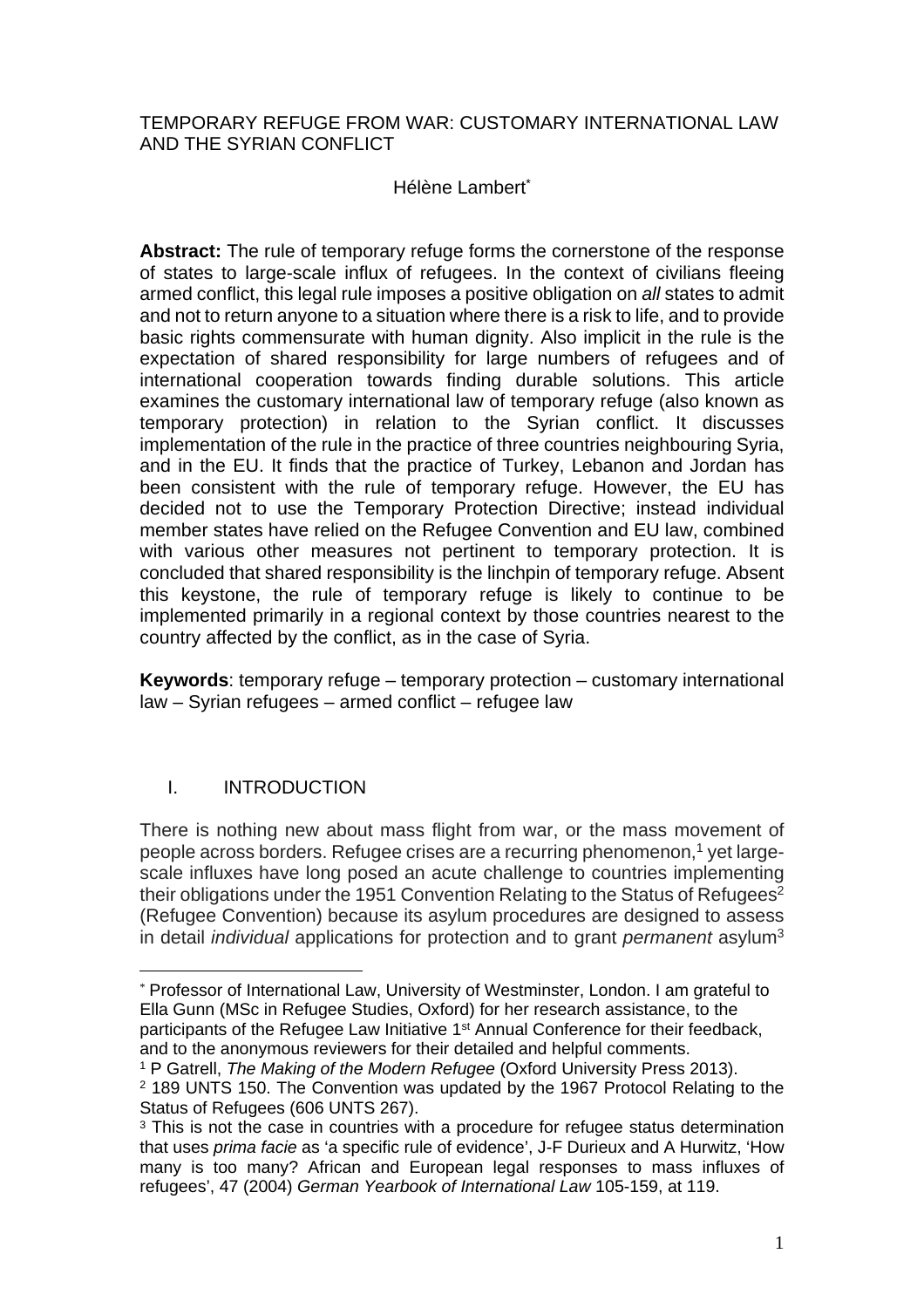(subject to the invocation of a cessation clause).<sup>4</sup> Hence, the Refugee Convention, although in principle relevant, is not necessarily the most suitable framework for dealing with flight from armed conflict or massive violations of human rights that result in a large number of individual claims for asylum.<sup>5</sup>

Other salient reasons for the limited suitability of the Refugee Convention include the absence of a positive obligation to offer admission to territory,<sup>6</sup> circumstances of flight which may not at first sight be actually covered by the Refugee Convention,<sup>7</sup> and the problem that some states (including, e.g., Jordan, Lebanon, Iraq, Kuwait, Bahrain, Oman, Saudi Arabia and the United Arab Emirates) have not yet ratified the Refugee Convention.

Anticipating these limitations, the drafters of the Refugee Convention

expresse[d] the hope that the Convention relating to the Status of Refugees will have value as an example exceeding its contractual scope and that all nations will be guided by it in granting so far as possible to persons in their territory as refugees and who would not be covered by the terms of the Convention, the treatment for which it provides.<sup>8</sup>

Furthermore, Preamble to the Refugee Convention expressly provides

that the grant of asylum may place unduly heavy burdens on certain countries, and that a satisfactory solution … cannot therefore be achieved without international cooperation.<sup>9</sup>

<sup>4</sup> Article 1C, Refugee Convention.

<sup>&</sup>lt;sup>5</sup> Fitzpatrick talks about refugee law becoming 'increasingly irrelevant as a solution, especially in situation of mass influx', J Fitzpatrick, 'Flight from Asylum: Trends Towards Temporary "Refuge" and Local Responses to Forced Migration', 16 (1995) Immigration and Nationality Law Review 407-464, at 410.

<sup>6</sup> E.g., states may refuse entry to stowaways and refugees rescued at sea or by application of the 'safe third country' concept without necessarily breaching the principle of non-refoulement in Article 33 of the Refugee Convention; GS Goodwin-Gill and J McAdam, The Refugee in International Law (Oxford University Press,  $3<sup>rd</sup>$  edition, 2007) 267. See also GJL Coles, 'Temporary Refuge and the Large Scale of Influx of Refugees', 8 (1980) Australian Yearbook of International Law 189-212, at 195 arguing that 'admission on a temporary basis facilitates the implementations of the principle of non-refoulement' (at 196).

<sup>&</sup>lt;sup>7</sup> The Convention defines a refugee as a person with a 'well-founded fear of being persecuted for reasons of race, religion, nationality, membership of a particular social group, or political opinion' (Article 1A(2)). According to the UNHCR, the violence characterising most modern conflicts is motivated by or conducted along lines of race, ethnicity, religion, politics or social group ground, or impacts people for the same reasons. However, national decision-makers regularly fail to see it that way. UNHCR Guidelines on International Protection No.12, HCR/GIP/16/12 (02 December 2016), paras.1, 35, 36.

<sup>&</sup>lt;sup>8</sup> Final Act of the Conference of Plenipotentiaries, para.E.

<sup>9</sup> Preamble, 1951 Refugee Convention, Recital 4.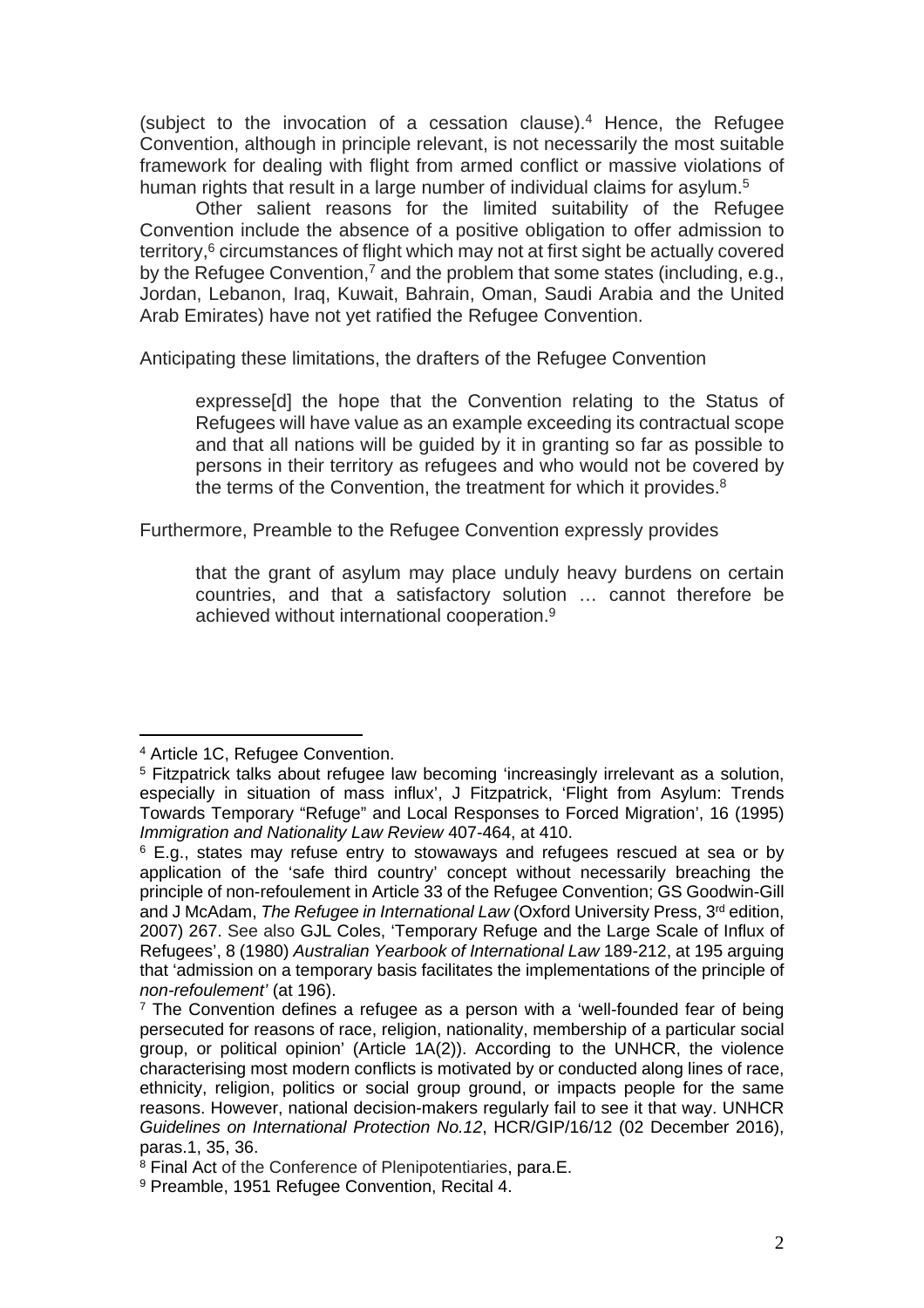Possibly inspired by these provisions and pre-existing humanitarian traditions (such as rescuing persons in distress at sea<sup>10</sup>), or indeed by the promise of preventing permanent integration,<sup>11</sup> temporary refuge developed as a key element of the response of states towards victims of armed conflict or massive violations of human rights.

The practice of temporary refuge emerged in the early part of the twentieth century and was soon extended to many parts of the world in order to provide a practical, humane, and immediate solution in cases of large-scale influx of refugees, pending the finding of a permanent home.<sup>12</sup> Thus, it was always meant to be a short-term solution to an emergency situation and has generally been applied for the duration of a conflict.<sup>13</sup> However, due to the prolonged length of some armed conflicts, temporary refuge has in some cases developed into a de facto permanent resettlement in the country of refuge.<sup>14</sup>

It has been identified as a rule of customary international law by numerous scholars, based on a considerable amount of consistent state practice across the globe, accepted as law.<sup>15</sup> It has grown into what is known as temporary protection,<sup>16</sup> but the reality of protracted conflicts and the issue of non-return have 'exercised powerful influence' on what countries (particularly Western countries) are prepared to offer.<sup>17</sup> This article uses the phrase 'temporary refuge' throughout in order to emphasize the customary nature of the rule; it uses the phrase 'temporary protection' only where states and/or international organizations expressly refer to it as such.

<sup>&</sup>lt;sup>10</sup> GS Goodwin-Gill, 'Non-Refoulement, Temporary Refuge, and the 'New' Asylum Seekers', in Cantor and Durieux (eds) Refuge from Inhumanity? War Refugees and International Humanitarian Law (Brill/Nijhoff 2014) at 441-2.

<sup>11</sup> MJ Gibney, 'Between Control and Humanitarianism: Temporary Protection in Contemporary Europe', 14 (2000) Georgetown Immigration Law Journal 689-707, at 690 arguing that European states may have been motivated by two main objectives: the 'humanitarian objective' and the 'control objective', when offering temporary protection.

<sup>&</sup>lt;sup>12</sup> P Weis, 'The International Protection of Refugees', 48 (1954) American Journal of International Law 193, at 196. Goodwin-Gill and McAdam, The Refugee in International Law, 289.

<sup>13</sup> Gibney, 'Between Control and Humanitarianism', at 689.

<sup>&</sup>lt;sup>14</sup> E.g., the conflict in Afghanistan since 1979 that has resulted in temporary protection being offered for an indefinite duration by Pakistan. D Perluss and JF Hartman, 'Temporary Refuge: Emergence of a Customary Norm', 26 (1986) Virginia Journal of International Law 551-626, at 564 and 598.

<sup>15</sup> Perluss and Hartman, 'Temporary Refuge: Emergence of a Customary Norm', 551- 626 – a shorter version of this article, with a more US focus, was published by JF Hartman, 'The Principle and Practice of Temporary Refuge: A Customary Norm Protecting Civilians Fleeing Internal Armed Conflict' in DA Martin (ed) The New Asylum Seekers: Refugee Law in the 1980s (Martinus Nijhoff, 1988), 87-101; GS Goodwin-Gill, 'Non-Refoulement and the New Asylum Seekers', 26 (1986) Virginia Journal of International Law 897-918 – reproduced in DA Martin (ed) The New Asylum Seekers, 103-121.

<sup>16</sup> K Kerber, 'Temporary Protection in the European Union: Chronology', 14 (2000) Georgetown Immigration Law Journal 35-50; D Luca, 'Questioning Temporary Protection', 6 (1994) International Journal of Refugee Law 535.

<sup>17</sup> Gibney, 'Between Control and Humanitarianism', 692.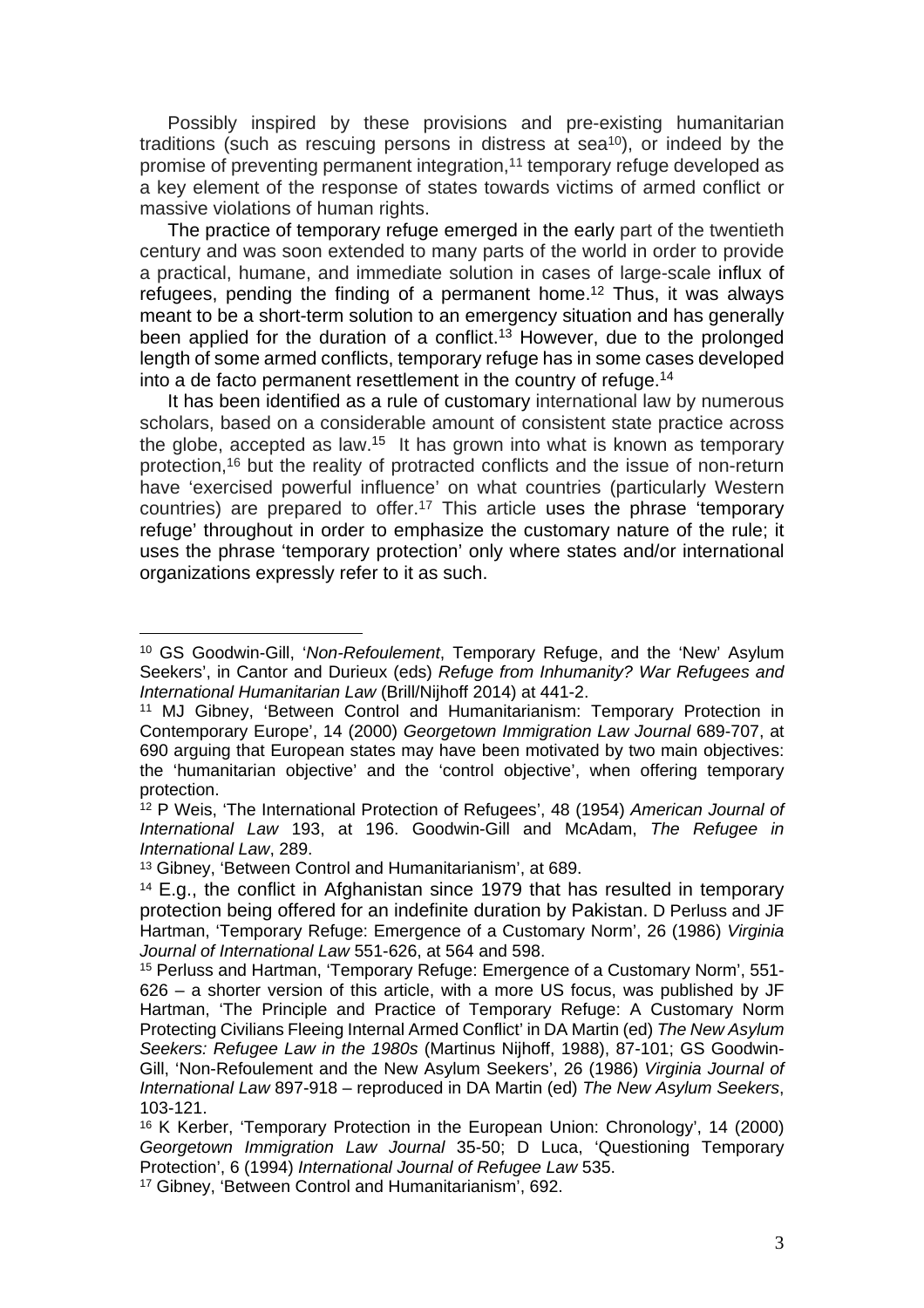This article focuses on temporary refuge as a rule of customary international law, separate and independent from refugee law treaties and from non-refoulement, and binding on all states. It examines the practical application of temporary refuge to 'war refugees' today. With '15 conflicts either erupted or re-ignited over the past five years',<sup>18</sup> the empirical focus of this article is on refugees from the conflict in the Syrian Arab Republic (Syria). The United Nations High Commissioner for Refugees (UNHCR) has described this situation as 'the world's single largest driver of forced displacement with half of the population displaced' (approximately 12 million).<sup>19</sup>

Temporary refuge is a 'diverse and multifaceted' phenomenon, with 'no single manifestation, purpose or character'.<sup>20</sup> Thus, **Section II** begins with clarifying the scope of temporary refuge (both ratione personae and ratione temporae) by reference to evidence of practice worldwide as analysed by scholars. This section also discusses UNGA resolutions, UNHCR EXCOM conclusions, and case law of international courts as further evidence of the normative character of such practice. **Section III** briefly discusses pertinent elements of current practice that may be considered to be undertaken pursuant to the customary obligation of temporary refuge (as opposed to treaty or EU law) in the Syrian context. It signals that in the case of EU countries, state practice is primarily rooted in treaty law (e.g., the Refugee Convention) or EU law. **Section IV** examines the implementation of existing customary obligations in the daily practice of three countries neighbouring Syria (Jordan, Lebanon, and Turkey), where the vast majority of refugees are located. It then contrasts these practices with the response of the EU.

The three neighbouring countries were selected for legal and geopolitical reasons. Turkey, despite having ratified both the Refugee Convention and the 1967 Protocol relating to the Status of Refugees (Refugee Protocol), maintains a geographical limitation to the effect that only asylum seekers from countries of the Council of Europe can be 'Convention refugees'. Neither Lebanon nor Jordan has ratified the Refugee Convention and/or the Refugee Protocol. Hence, the practice of these three countries is particularly relevant in examining custom-based practices independently from refugee treaty law. In contrast, EU member states are all parties to the Refugee Convention and Refugee Protocol.  $21$  Hence, the challenge in the context of EU countries consists in identifying distinctive custom-based practices and not just current practices based on

<sup>18</sup> E.g., in Central African Republic, Democratic Republic of the Congo, Iraq, Libya, Nigeria, South Sudan, Ukraine, Yemen etc. UNHCR currently estimates over 60 million people as forcibly displaced; the highest number since WWII. ECRE interviews V Türk, 'We should not forget history when addressing current challenges', ECRE Weekly Bulletin, 23 October 2015.

<sup>&</sup>lt;sup>19</sup> Of a total population of approximately 22 million before April 2011, over five million refugees are now living outside Syria, and seven million persons are internally displaced. UNHCR, 'International Protection Considerations with Regard to People Felling the Syrian Arab Republic – Update IV', November 2015, para.8.

<sup>20</sup> Gibney, 'Between Control and Humanitarianism', 690.

<sup>&</sup>lt;sup>21</sup> For a discussion on non-EU countries but close to the EU, such as Albania, Armenia, Azerbaijan, Belarus, Bosnia-Herzegovina, Georgia, Montenegro, the Republic of Moldova, the Russian Federation, the former Yugoslav Republic of Macedonia, Serbia, Kosovo, and Ukraine, see UNHCR, Syrian refugees in Europe: What Europe Can Do to Ensure Protection and Solidarity (July 2014), 29-33.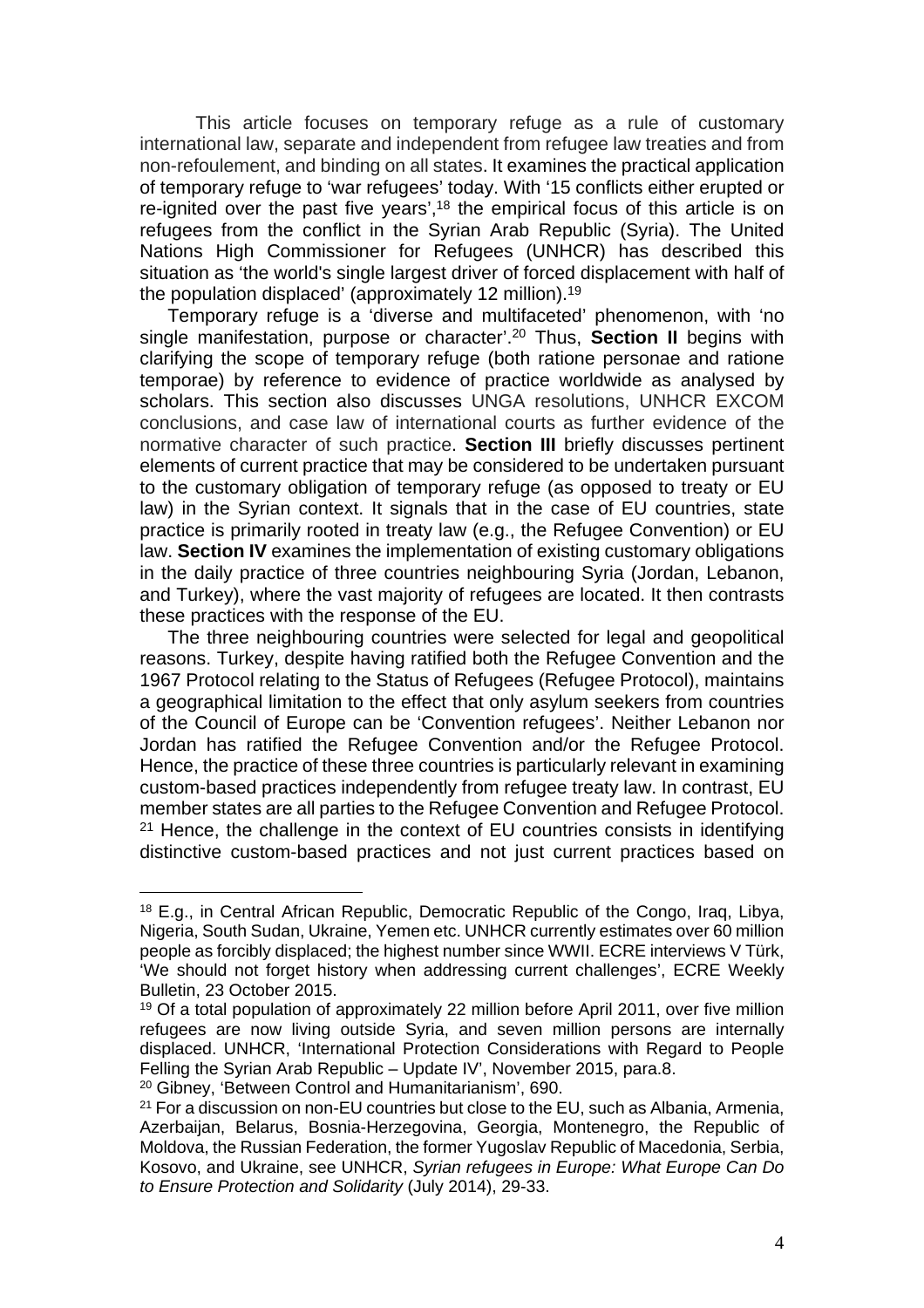treaty and EU law. In addition, the position of the European Union, as a supranational organisation (sui generis), is examined as further manifestations of practice by its member states.

**Section V** concludes by considering the contours and pertinence of the rule of temporary refuge for Syrian refugees and argues that, although anchored in understandings of shared responsibility, it has been implemented primarily in a regional context by those countries proximate to Syria.

## II. THE SCOPE OF TEMPORARY REFUGE

This section reviews academic authorities on relevant state practice, before considering the position of international organisations and international courts concerning the rule. Its current application in relation to Syrian refugees is examined in sections III and IV.

#### A. Doctrine

Temporary refuge has been described by Coles as a practice 'to facilitate admission and the obtaining of satisfactory solutions' in situations where the scale of such influx is such that problems of a humanitarian nature, of public order, of national security or even of international peace and security may be at stake.<sup>22</sup> It emerged at a time when state practice indicated that 'the only sort of refuge was permanent asylum'.<sup>23</sup>

From the start, it was premised on 'polite or explicit quid pro quos' that other countries than the countries of temporary refuge would screen and grant resettlement to a large proportion of the population concerned; '[t]he promise of resettlement was the defining "temporary" element in the refuge offered by the states of first asylum, because the causes of flight were often of indefinite duration'.<sup>24</sup> For instance, in South Asia, the 1979 Agreement provided for temporary asylum to be given to refugees from Indochina on condition of resettlement in a third country; it was replaced by the Comprehensive Plan of Action in 1989.<sup>25</sup> In other instances, temporary refuge was provided (shortterm) until voluntary repatriation could start, e.g., in Eastern Pakistan in 1971, following events which resulted in the sudden arrival in India of some ten million refugees ('evacuees').<sup>26</sup> Should voluntary return not be possible, or offers of resettlement not be forthcoming from the international community, material assistance to the countries of temporary refuge was expected and was generally given.

<sup>22</sup> Coles, 'Temporary Refuge and the Large Scale of Influx of Refugees', at 191.

<sup>&</sup>lt;sup>23</sup> Goodwin-Gill, 'Non-Refoulement, Temporary Refuge, and the 'New' Asylum Seekers', at 433.

<sup>&</sup>lt;sup>24</sup> J Fitzpatrick, 'Flight from Asylum: Trends Toward Temporary "Refuge" and Local Responses to Forced Migrations', 16 (1995) Immigration and Nationality Law Review 407-464, at 462. Note that the present article leaves out the issue of so-called 'safety zones', regarded as highly controversial (e.g., the Allied forces Kurdish safe zone in Iraq, the UNSC safe areas in Bosnia-Herzegovina, and the UNSC secure humanitarian area in South-West Rwanda).

<sup>25</sup> WC Robinson, 'The Comprehensive Plan of Action for Indochinese Refugees, 1989- 1997: Sharing the Burden and Passing the Buck', 17 (2004) Journal of Refugee Studies 319-333. See also, UNHCR, The State of the World's Refugees 2000: Fifty Years of Humanitarian Action, 79-103.

<sup>&</sup>lt;sup>26</sup> Coles, 'Temporary Refuge and the Large Scale of Influx of Refugees', 192-194.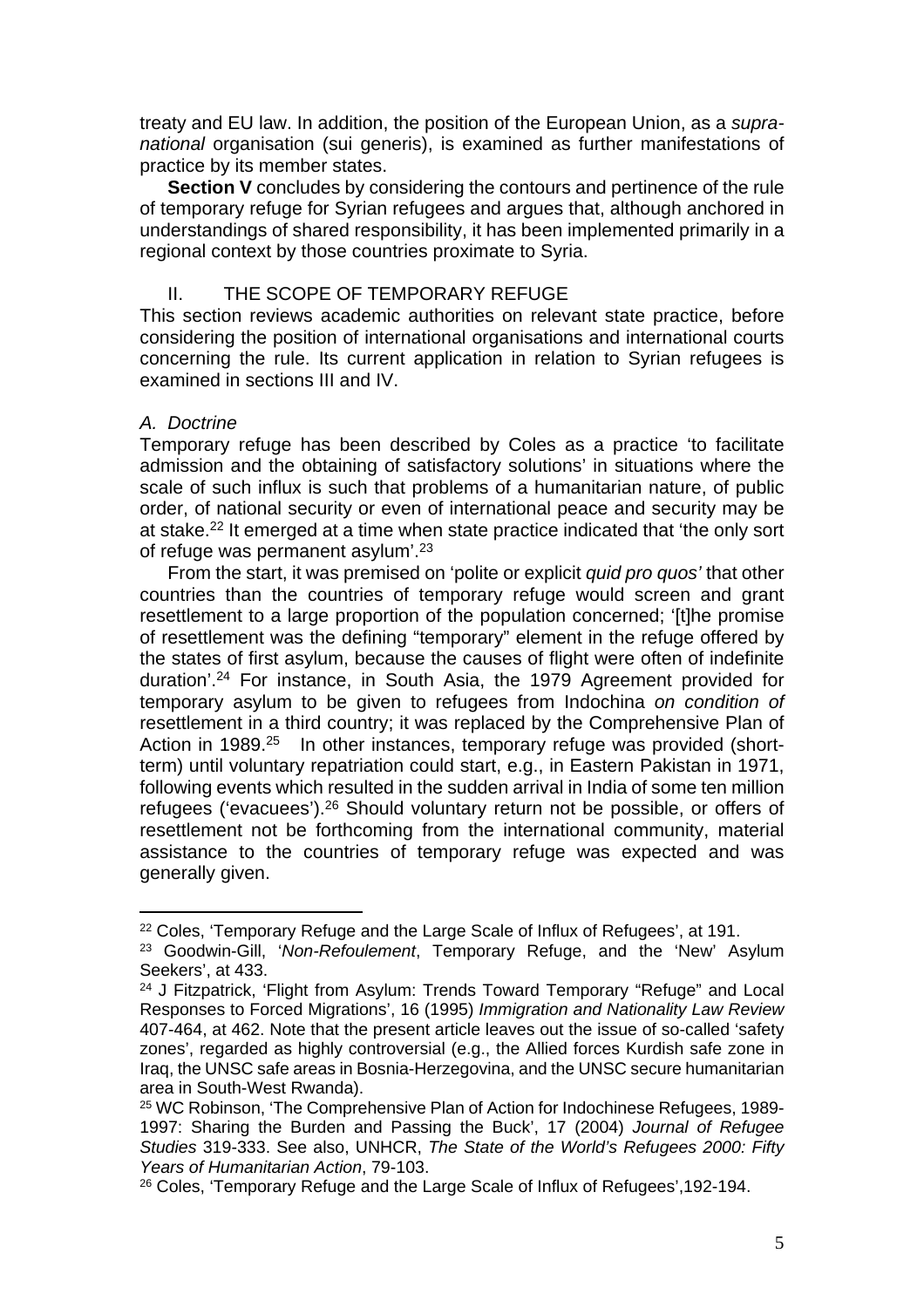It has often been argued by scholars that the obligation to provide temporary refuge in cases of mass influx finds its roots in the principle of non-refoulement (Article 33, Refugee Convention), which covers persons fleeing armed conflict.<sup>27</sup> Less noted is the origin of this legal obligation in an emerging rule of customary international law of temporary refuge, distinct from refugee law and finding authority in a considerable amount of relevant state practice accepted as law.<sup>28</sup>

Mushkat, for instance, one of the first scholars to have written about temporary refuge in 1982, considered Hong Kong to be a country-colony of temporary refuge for Vietnamese refugees, unlike its Asian neighbours, and pointed to the challenges of having 'to cater' for their needs on a long-term basis when the situation becomes protracted.<sup>29</sup> She explained that nonrefoulement and temporary refuge both entail 'an obligation of states to permit entry' but they differ significantly in that temporary refuge 'appears to impose additional obligations on receiving countries and is a more tangible step towards a durable solution'.<sup>30</sup> She further noted that, despite the practice having 'found expression – whether explicit or implicit – in a number of legal instruments', there exists among states a 'reluctance to institutionalise the phenomenon', which she described as 'avoidance of self-conscious choice' so as not to undermine non-refoulement and permanent asylum.<sup>31</sup>

Four years later, Perluss and Hartman argued that 'as a norm of customary humanitarian law, temporary refuge is far better equipped than current codified law to deal with situations of mass influx' for practical and juridical reasons; it circumvents individualized determination of refugee status and it does not require the same level of factual evidence of persecution as under the Refugee Convention.<sup>32</sup> They explained that the norm 'has emerged out of the essential principle of humanitarian law: the balance between necessity and humanity<sup>33</sup> and it exists 'at the point of intersection of … international humanitarian law, refugee law, and human rights law'.<sup>34</sup> The norm 'resides within that portion of

<sup>27</sup> UNHCR EXCOM Conclusion 19 (XXXI) Temporary Refuge (1980); Goodwin-Gill and McAdam, The Refugee in International Law, at 290; Coles, 'Temporary Refuge and the Large Scale of Influx of Refugees', 189-212; N Chandrahasan, 'Precarious Refuge: A Study of the Reception of Tamil Asylum Seekers into Europe, North American and India', 2 (1989) Harvard Human Rights Journal, 55-96 (arguing that India's response towards Tamil asylum seekers in the late 1980s found legal basis in the norm of nonrefoulement); D Luca, 'Questioning Temporary Protection', 6 (1994) International Journal of Refugee Law, 535-537.

<sup>28</sup> Perluss and Hartman, 'Temporary Refuge: Emergence of a Customary Norm', 551- 626; Goodwin-Gill, 'Non-Refoulement and the New Asylum Seekers', 897-918; J Fitzpatrick Hartman, 'Temporary Refuge and Central American Refugees', In Defense of the Alien (Centre Migration Studies, 1987) 171-181.

<sup>29</sup> R Mushkat, 'Hong Kong as a Country of Temporary Refuge: An Interim Analysis', 12 (1982) Hong Kong Law Journal 157-178.

<sup>30</sup> Mushkat, 'Hong Kong as a Country of Temporary Refuge', at 159-160. See also Goodwin-Gill, 'Non-Refoulement, Temporary Refuge, and the 'New' Asylum Seekers', at 433-459.

<sup>31</sup> Mushkat, 'Hong Kong as a Country of Temporary Refuge', at 161-162.

<sup>32</sup> Perluss and Hartman, 'Temporary Refuge', 584.

<sup>33</sup> Ibid, 602.

<sup>34</sup> Ibid, 553. See also, JF Durieux, 'Three Asylum Paradigms' (2013) 20 International Journal of Minority and Group Rights 165; Goodwin-Gill, 'Non-Refoulement,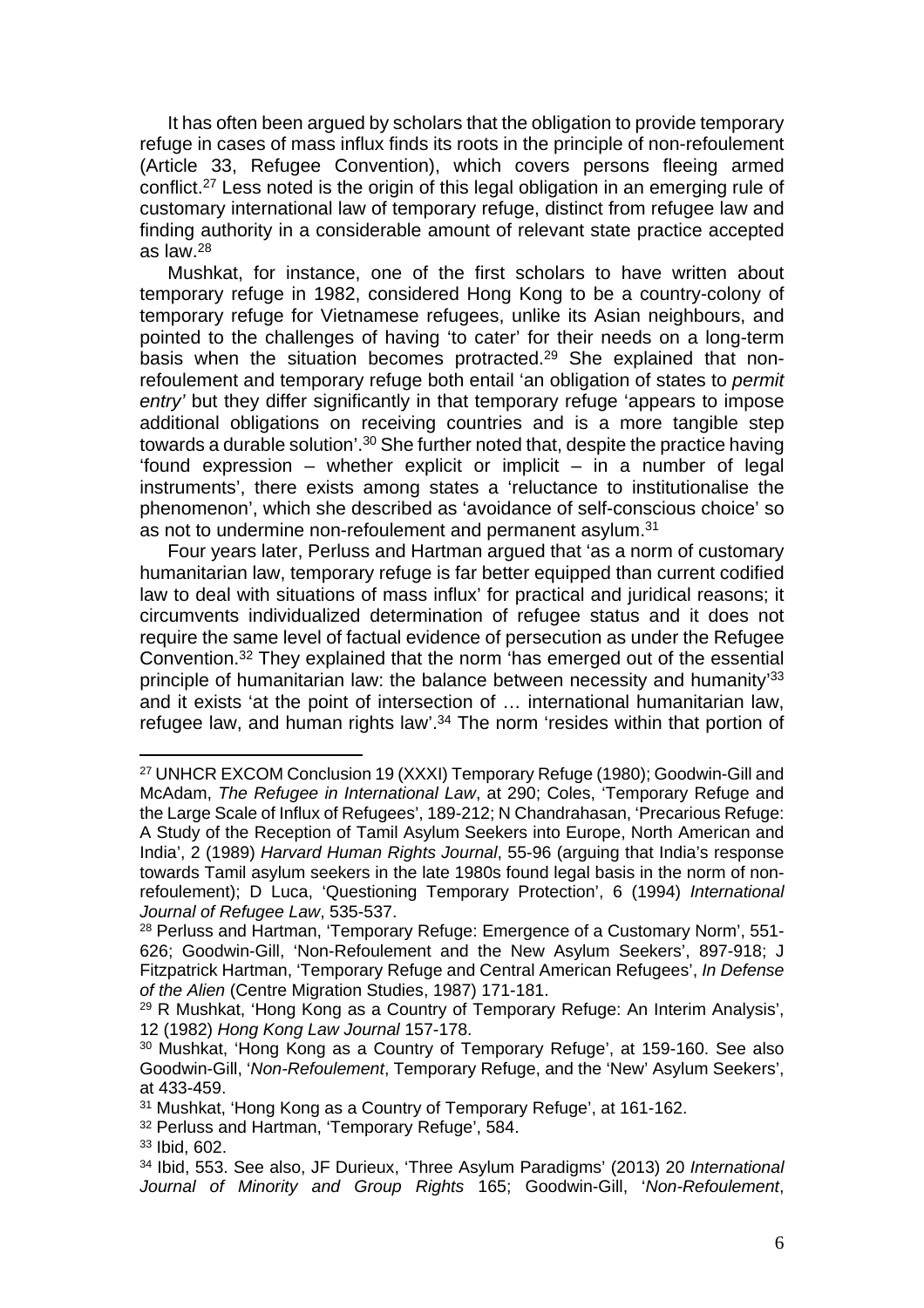humanitarian law which remains uncodified',<sup>35</sup> i.e., the humanitarian law of rescue.

Durieux develops the 'rescue paradigm' by reference to the discourse of disaster and emergency. For Durieux 'the primary duty of frontline States' must be conceptually separated from the duty of non-refoulement for reasons of fundamental fairness.  $36$  He proposes instead thinking about large refugee influxes as 'complex emergencies', in which the victims of the disaster are not just the refugees themselves but also the frontline states and their populations, and the 'rescuer' becomes all other states.<sup>37</sup> This idea resonates with the duty imposed by international law for the nearest country to provide a 'place of safety' to those persons rescued at sea,<sup>38</sup> and the customary international law rule of temporary refuge, which is rooted in international cooperation and understandings of shared responsibility (see section II B below).<sup>39</sup>

To be sure, state practice provides numerous instances where countries have obstructed access to protection (e.g., through push-back policies), but as Perluss and Hartman have argued, these must be seen as mere examples of states evading meeting their obligations under the rule, nothing more.<sup>40</sup> Thus, temporary refuge is clearly distinguished and detached from treaty law, that is, the Refugee Convention, and in Europe the EU Qualification Directive<sup>41</sup> and the European Convention on Human Rights (ECHR).<sup>42</sup> The rule may (on occasion) overlap with the principle of non-refoulement but the two are distinct.<sup>43</sup>

Temporary Refuge, and the 'New' Asylum Seekers', in Cantor and Durieux (eds) Refuge from Inhumanity? at 448; J Moore, 'Protection against the Forced Return of War Refugees', in Cantor and Durieux (eds) Refuge from Inhumanity? at 413, referring to 'humanitarian non-refoulement'.

<sup>35</sup> Perluss and Hartman, 'Temporary Refuge', at 607.

<sup>36</sup> JF Durieux, 'The Duty to Rescue Refugees', 28 (2016) International Journal of Refugee Law 637-655, at 640-641.

<sup>37</sup> Ibid, 643.

<sup>38</sup> Goodwin-Gill and McAdam, The Refugee in International Law, 279, See also Durieux, 'The Duty to Rescue Refugees', at 643.

<sup>39</sup> A Hurwitz, The Collective Responsibility of States to Protect Refugees (Oxford University Press 2009).

<sup>40</sup> Perluss and Hartman, 'Temporary Refuge', at 557 and 572. For a review of skeptical views on the rule, see Goodwin-Gill, 'Non-Refoulement, Temporary Refuge, and the 'New' Asylum Seekers', 433-459.

<sup>41</sup> Council Directive 2004/83/EC of 29 April 2004 on minimum standards for the qualification and status of third country nationals or stateless persons as refugees or as persons who otherwise need international protection and the content of the protection granted, OJEU L 304/12, 30.9.2004, and Directive 2011/95/EU of the European Parliament and of the Council of 13 December 2011 on standards for the qualification of third-country nationals or stateless persons as beneficiaries of international protection, for a uniform status for refugees or for persons eligible for subsidiary protection, and for the content of the protection granted (recast), OJEU L 337/9, 20.12.2011.

<sup>42</sup> Convention for the Protection of Human Rights and Fundamental Freedoms, Rome, 04 October 1950, E.T.S. no.5.

<sup>43</sup> Goodwin-Gill, 'Non-Refoulement, Temporary Refuge, and the 'New' Asylum Seekers', at 458. For a discussion of non-refoulement as customary international law and jus cogens, see C Costello and M Foster, 'Non-Refoulement as Custom and Jus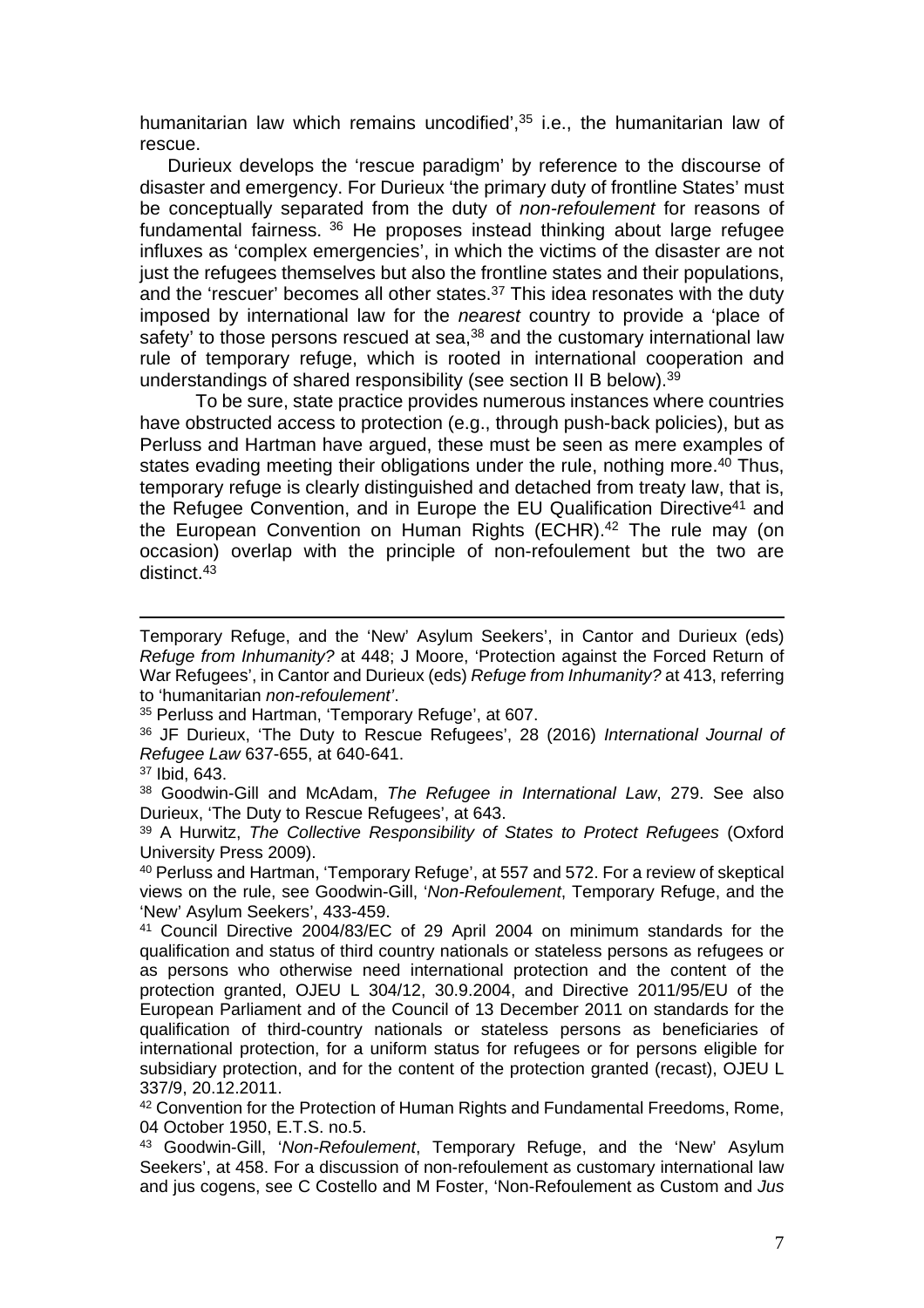Independently from its customary nature, the rule of temporary refuge has 'crystallized' in other sources of international law, reinforcing its normative character. The Organization of African Unity Convention, which extends protection to persons fleeing events such as external aggression or occupation, provides that

Where a refugee has not received the right to reside in any country of asylum, he may be granted temporary residence in any country of asylum in which he first presented himself as a refugee pending arrangement for his resettlement.<sup>44</sup>

The Cartagena Declaration, which also extends protection to persons fleeing situations of generalized violence, internal conflicts, or massive violations of human rights, emphasizes consideration of UNHCR EXCOM conclusions, particularly no. 22 on the Protection of Asylum Seekers in Situations of Large-Scale Influx (see section II B below).<sup>45</sup> As a result, there is considerable practice relating to temporary refuge in Africa<sup>46</sup> and Latin America<sup>47</sup> where there have been large-scale influxes from armed conflict and where group determination of prima facie refugee status is the norm. This has also been the case in India and other Asian countries.<sup>48</sup>

The United States too has afforded protection against the return of large numbers of people fleeing armed conflict or natural disaster, be they from Haiti, Cuba, El Salvador, or Nicaragua.<sup>49</sup> These ad hoc responses resulted in the adoption of Temporary Protected Status in 1990, which has even been granted in the context of environmental disasters, e.g., the earthquake in Haiti in 2010 or the volcanic eruptions in Montserrat in 1995 and 1997. This involved both admission and temporary status being provided to Haitian and Montserratian

Cogens? Putting the Prohibition to the Test', 46 (2016) Netherlands Yearbook of International Law 2015, 273-327.

<sup>44</sup> 1969 OAU Convention Governing the Specific Aspects of Refugee Problems in Africa, 1001 UNTS 45, Article II(5) [emphasis added].

<sup>&</sup>lt;sup>45</sup> Article III(8).

<sup>46</sup> T Wood, 'The African War Refugee: Using IHL to Interpret the 1969 African Refugee Convention's Expanded Refugee Definition', in Cantor and Durieux (eds) Refuge from Inhumanity? 179-203.

<sup>&</sup>lt;sup>47</sup> D Cantor and D Mora, 'A Simple Solution to War Refugees? The Latin American Expanded Definition and its Relationship to IHL', in Cantor and Durieux (eds) Refuge from Inhumanity? War Refugees and International Humanitarian Law (Brill/Nijhoff 2014), 204-224.

<sup>48</sup> N Chandrahasan, 'Precarious Refuge: A Study of the Reception of Tamil Asylum Seekers into Europe, North American and India', 2 (1989) Harvard Human Rights Journal 55-96. See now, Asian-African Legal Consultative Organization (AALCO), 'Bangkok Principles on the Status and Treatment of Refugees' (Bangkok Principles), 31 December 1966, adopted on 24 June 2001 at the AALCO's 40<sup>th</sup> Session, New Delhi.

<sup>49</sup> J Fitzpatrick, 'Flight from Asylum: Trends Toward Temporary "Refuge" and Local Responses to Forced Migrations', 16 (1995) Immigration and Nationality Law Review 407-464, at 438-443.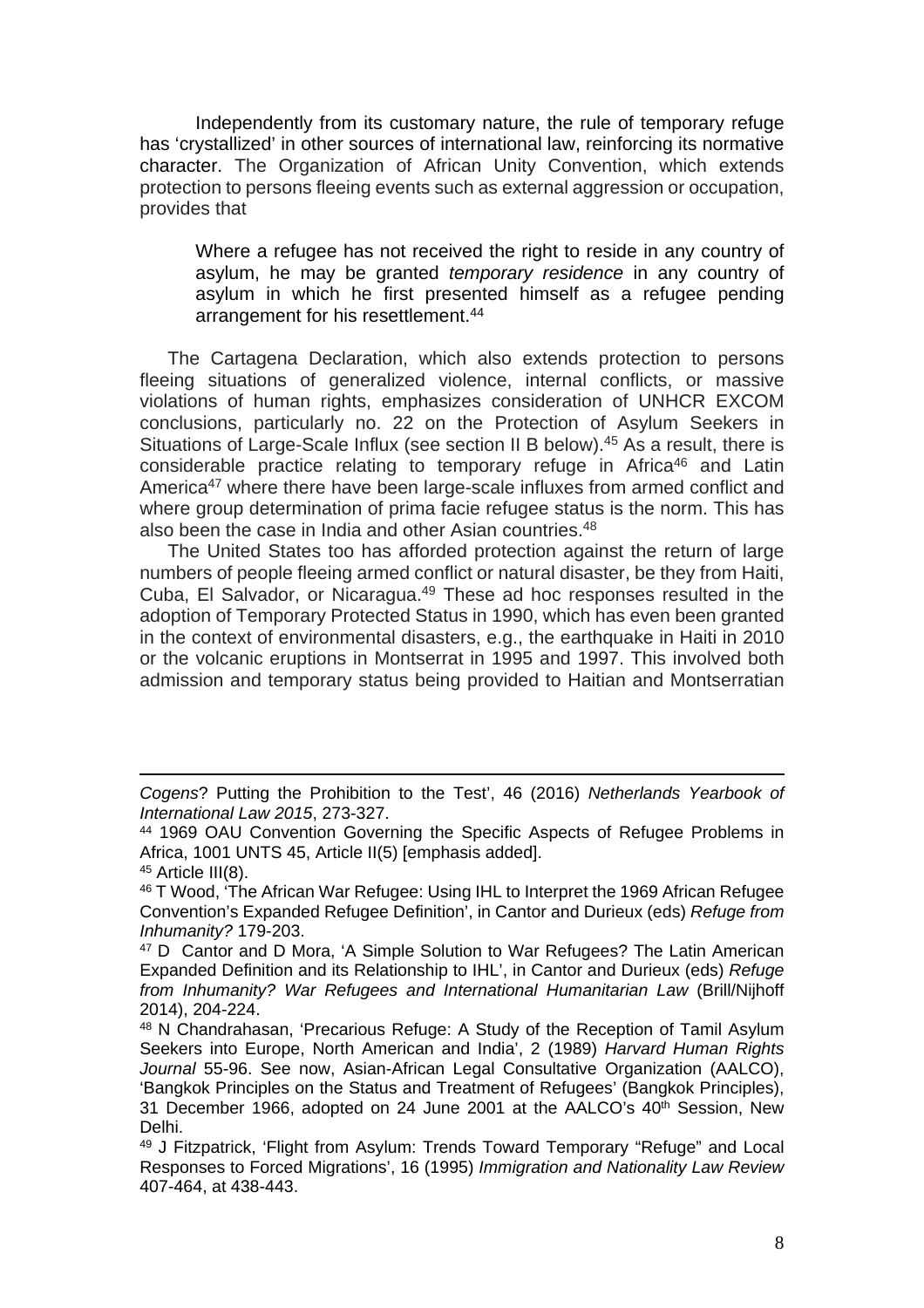refugees by the United States, and a decision by other countries not to forcibly return those already within their territories.<sup>50</sup>

Finally, in Europe, states have long afforded some form of protection on a temporary basis to persons fleeing armed conflict who fall outside the framework of the Refugee Convention (de facto refugees). For instance, Austria temporarily hosted large numbers of refugees from Czechoslovakia in 1968 while solutions for permanent settlement in Western countries were found.<sup>51</sup> The practice of de facto humanitarian status increased significantly in the late 1970s and 1980s<sup>52</sup> and reached a considerable magnitude in the 1990s following the conflicts in the former Yugoslavia and Kosovo. Some countries introduced a policy of temporary protection as a way to cope with 'an all-time high' number of asylum seekers.<sup>53</sup> Over half a million received temporary protection in Germany, with large numbers also going to Austria, Sweden and Switzerland, pending their return home after the conflict The great disparity between EU countries in the numbers of refugees received prompted numerous calls for 'burden sharing' from the most affected countries, the European Union, and the Council of Europe,<sup>54</sup> leading eventually to the adoption of a EU Directive on Temporary Protection.<sup>55</sup>

Because it has developed from general practice accepted as law, the exact contours and content of temporary refuge have never been entirely clear as some countries confine beneficiaries of temporary refuge to camps, whereas other countries offer far more, even in some cases refugee status or a status akin to it.<sup>56</sup> The premise of temporary refuge (in terms of durable solutions) has also varied, namely eventual return to the country of origin (the model in Europe during the 1990s) in contrast with resettlement in a third country and only later repatriation (the model used in the case of Indochina).<sup>57</sup>

<sup>50</sup> S Martin, A Schoenholtz, and D Waller Meyers, 'Temporary Protection: Towards a New Regional and Domestic Framework', 12 (1998) Georgetown Immigration Law Journal 543-587.

<sup>51</sup> Gibney, 'Between Control and Humanitarianism', 689. See also H Lambert, Seeking Asylum: Comparative Law and Practice in Selected European Countries (Martinus Nijhoff 1995) 126-144.

<sup>52</sup> E.g., Council of Europe Parliamentary Assembly Recommendation 773 (1976).

<sup>53</sup> G Loescher, The UNHCR and World Politics: A Perilous Path (Oxford University Press 2001), 315.

<sup>54</sup> J Thorburn, 'Transcending Boundaries: Temporary Protection and Burden-Sharing in Europe', 7 (1995) International Journal of Refugee Law 459-479.

<sup>55</sup> Council Directive 2001/55/EC of 20 July 2001 on minimum standards for giving temporary protection in the event of a mass influx of displaced persons and on measures promoting a balance of efforts between Member States in receiving such persons and bearing the consequences thereof (OJEU L 212, 7.8.2001).

<sup>56</sup> According to Perluss and Hartman, the norm of temporary refuge itself 'does not require a regularization of legal status', for example through permanent asylum and the acquisition of nationality (at 597-598). However, should the armed conflict last, 'the norm of temporary refuge may result in a de facto permanent resettlement in the refuge state' through integration, i.e., asylum, or resettlement elsewhere (at 598).

<sup>57</sup> Goodwin-Gill and McAdam, The Refugee in International Law, at 340-41. See also Gibney 'Between Control and Humanitarianism'. Thorburn too has questioned Europe's focus on return in its formulation of policies to manage refugees from former Yugoslavia, i.e., on the 'temporary' rather than the 'protection' aspect of the phenomenon, in J Thorburn, 'Transcending Boundaries: Temporary Protection and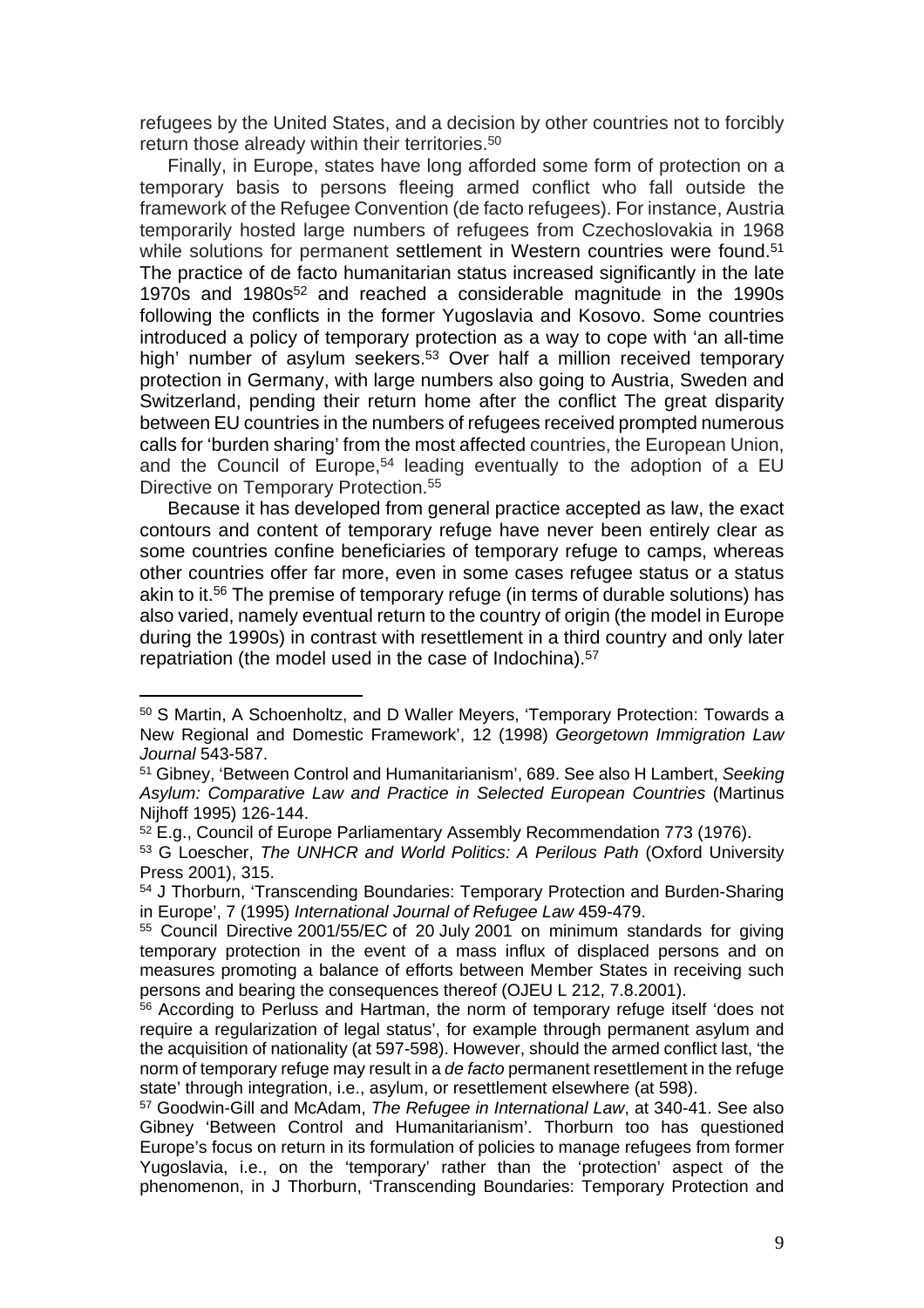As will be apparent from section IV below, EU countries have been reluctant to provide large-scale resettlement, and return is likely to remain the model in Europe given that cessation provisions are now increasingly invoked and proposals have been brought forward for a systematic and 'compulsory status review' mechanism of international protection statuses.<sup>58</sup> The practices of countries neighbouring Syria, on the other hand, show temporary refuge being applied.

## B. International organisations

International organisations have long recognised the imperative for states to offer temporary refuge for large numbers of people fleeing armed conflict. This imperative is reflected in UN General Assembly (UNGA) resolutions<sup>59</sup> and UNHCR Executive Committee (EXCOM) conclusions.<sup>60</sup> Whilst this body of work does not constitute custom, it nonetheless provides evidence of the normative character of such practice.<sup>61</sup>

A snapshot of UNGA instruments reveals several instances where the General Assembly recommended states to offer provisional asylum or temporary refuge as a collective measure of solidarity.<sup>62</sup> For instance, UNGA Resolution 69/152 (2014)

Urges all States and relevant non-governmental and other organizations, in conjunction with the Office of the High Commissioner, in a spirit of international solidarity and burden-sharing, to cooperate and to mobilize resources, including through financial and in-kind assistance, as well as direct aid to host countries, refugee populations and the communities hosting them, with a view to enhancing the capacity of and reducing the heavy burden borne by countries and communities hosting refugees, in particular those that have received large numbers of refugees and asylum seekers, and whose generosity is appreciated'.<sup>63</sup>

Burden-Sharing in Europe', 7 (1995) International Journal of Refugee Law 459-479, at 459-460.

<sup>58</sup> Article 1C(5) of the Refugee Convention and Articles 11 and 16 of the Qualification Directive; see also Proposal for a Qualification Regulation introducing a 'compulsory status review' mechanism that would lead to increased cases of return to countries of origin COM(2016) 466 final, 13 July 2016, 2016/0223 (COD), at 14.

<sup>&</sup>lt;sup>59</sup> Note that UNGA resolutions on temporary refuge related matters were all adopted without vote.

<sup>60</sup> UNHCR EXCOM members currently total 98 states, including Jordan, Lebanon, Turkey, and most EU countries; hence ratification of the Refugee Convention/Protocol is not a requirement. The EU has observer status.

<sup>&</sup>lt;sup>61</sup> ICJ, Legality of the Threat or Use of Nuclear Weapons, Advisory Opinion of 8 July 1996, para.70. See also, International Law Commission (ILC), Identification of customary international law, Text of the draft conclusions provisionally adopted by the Drafting Committee, 67<sup>th</sup> Session of the ILC, UN Doc. A/CN.4/L.869, 14 July 2015, draft conclusion 12.

<sup>&</sup>lt;sup>62</sup> Article 3(3), UN General Assembly, *Declaration on Territorial Asylum*, 14 December 1967, A/RES/2312(XXII); UNGA Resolution 37/195, OP4 18 Dec 1982, para.4, adopted without vote; UNGA Resolution 49/169, OP7 23 Dec 1994, para.7, adopted without vote.

<sup>63</sup> UNGA Resolution 69/152, OP39 18 Dec 2014 (emphasis added), adopted without a vote.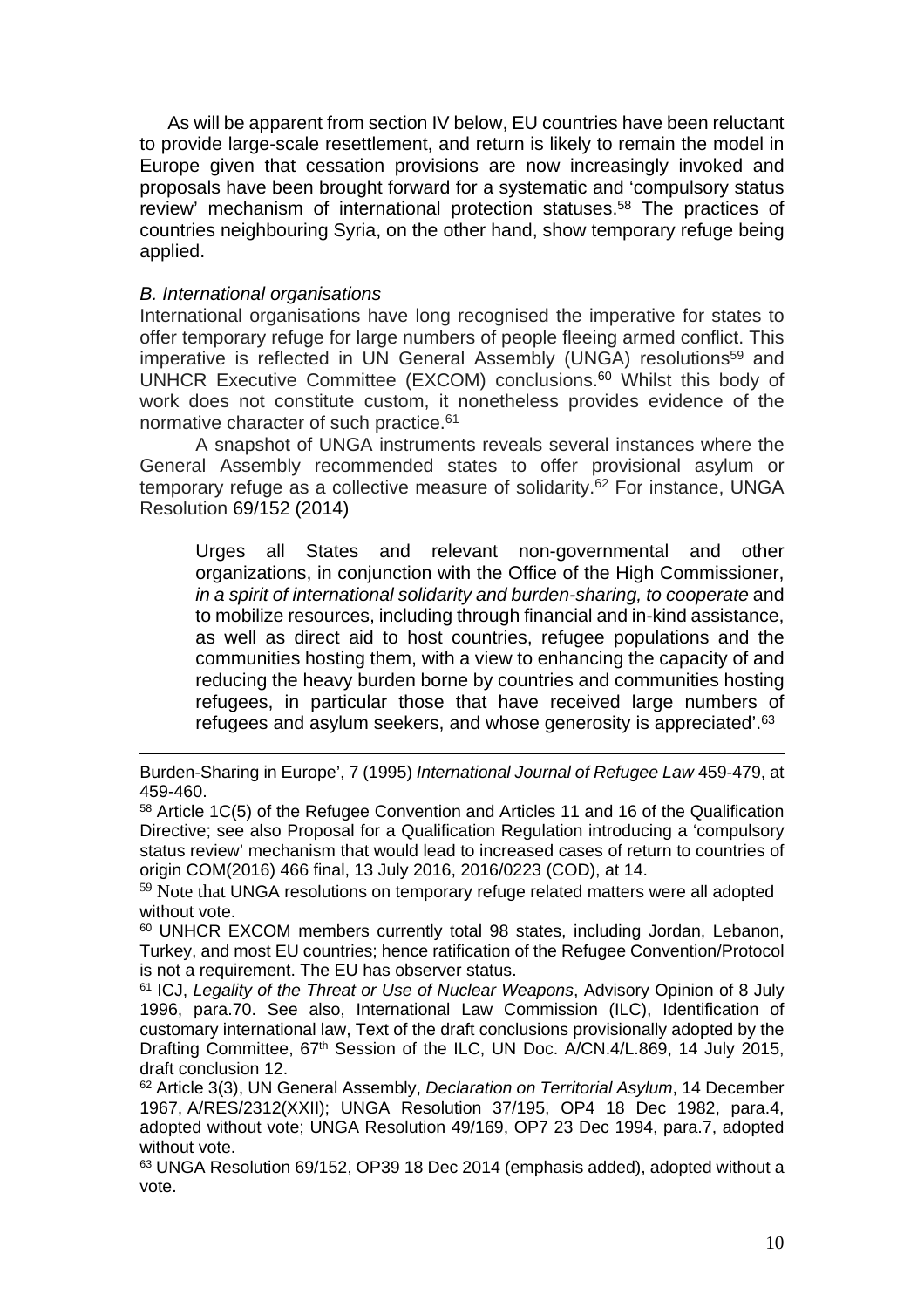Pursuant to these policy directives, the UNHCR has played a leading role in fostering the growing interest of states in temporary refuge.<sup>64</sup> The UNHCR referred to 'temporary asylum' for the first time in 1977,<sup>65</sup> but the first explicit reference to temporary refuge in the context of mass-influx appears in EXCOM Conclusion 15 (XXX) in 1979: 'In cases of large-scale influx, persons seeking asylum should always receive at least temporary refuge'.<sup>66</sup> The point was reaffirmed a few months later in EXCOM Conclusion 19 (XXXI), which also called for further study of the practice.<sup>67</sup> Following a Group of Experts meeting on temporary refuge, EXCOM Conclusion 22 (XXXII) was adopted which provided detailed provisions concerning protection and international solidarity, burden sharing and the duties of states.<sup>68</sup> EXCOM Conclusion 23 (XXXII) is the last to refer to 'temporary refuge',<sup>69</sup> leading Fitzpatrick to write that 'By 1985 the UNHCR had almost assimilated the norm of temporary refuge into the fundamental protection regime for refugees'.<sup>70</sup>

The shift in label from temporary refuge to temporary protection dates back to  $1992$ <sup>71</sup> but the importance of temporary refuge, as expressed in EXCOM Conclusion 22 (XXXII), has continued to be reaffirmed ever since.<sup>72</sup> By the early 1990s, temporary refuge was recognised 'as a legitimate tool of international protection', $\frac{73}{9}$  a strategy for asylum clearly distinct from other forms of protection, such as complementary (or subsidiary) protection.<sup>74</sup> It was essentially aimed at unburdening asylum procedures in cases of mass influx

<sup>&</sup>lt;sup>64</sup> UNHCR's role is 'one of guidance, supervisions, co-ordination and oversight' to help states manage large numbers of refugees. C Lewis, UNHCR and International Refugee Law: From treaties to innovation (Routledge, 2012), 22.

<sup>65</sup> EXCOM Conclusion 5 (XXVI) Asylum (1977) (b); and again in EXCOM Conclusion 11 (XXIX) General (1978) (d) and EXCOM Conclusion 14 (XXX) General (1979) (c). Conclusions of the Executive Committee (EXCOM) of the UNHCR relating to temporary refuge constitute 'expressions of opinion which are broadly representative of the views of the international community' - these conclusions are taken by consensus).

<sup>66</sup> EXCOM Conclusion 15 (XXX) Refugees Without an Asylum Country (1979) (f). The first conclusion to refer to 'temporary refuge', it was adopted in the aftermath of the Indochina crisis. See also, UNHCR, 'Protection of persons of concern to UNHCR who fall outside the 1951 Convention: A Discussion Note', UN doc EC/1992/SCP.CRP.5 (2 April 1992).

<sup>&</sup>lt;sup>67</sup> EXCOM Conclusion 19 (XXXI) Temporary Refuge (1980) (c) and (e).

<sup>68</sup>EXCOM Conclusion No.22 (XXXII) Protection of Asylum-Seekers in Situations of Large-Scale Influx (1981).

<sup>69</sup> EXCOM Conclusion 23 (XXXII) Problems Related to the Rescue of Asylum-Seekers in Distress at Sea (1981).

<sup>70</sup> Fitzpatrick, 'Flight from Asylum', at 436.

<sup>71</sup> EXCOM Conclusion 68 (XLIII) General (1992) (u).

<sup>72</sup> EXCOM Conclusion 71 (XLIV) General (1993) (m).

<sup>&</sup>lt;sup>73</sup> With protection meaning 'admission to safety, respect for basic human rights, protection against refoulement, and safe return when conditions permit to the country of origin'. EXCOM Conclusion 74 (XLV) General (1994) (r).

<sup>74</sup> UNHCR, The State of the World's Refugees: The Challenge of Protection (Penguin, 1993), 41.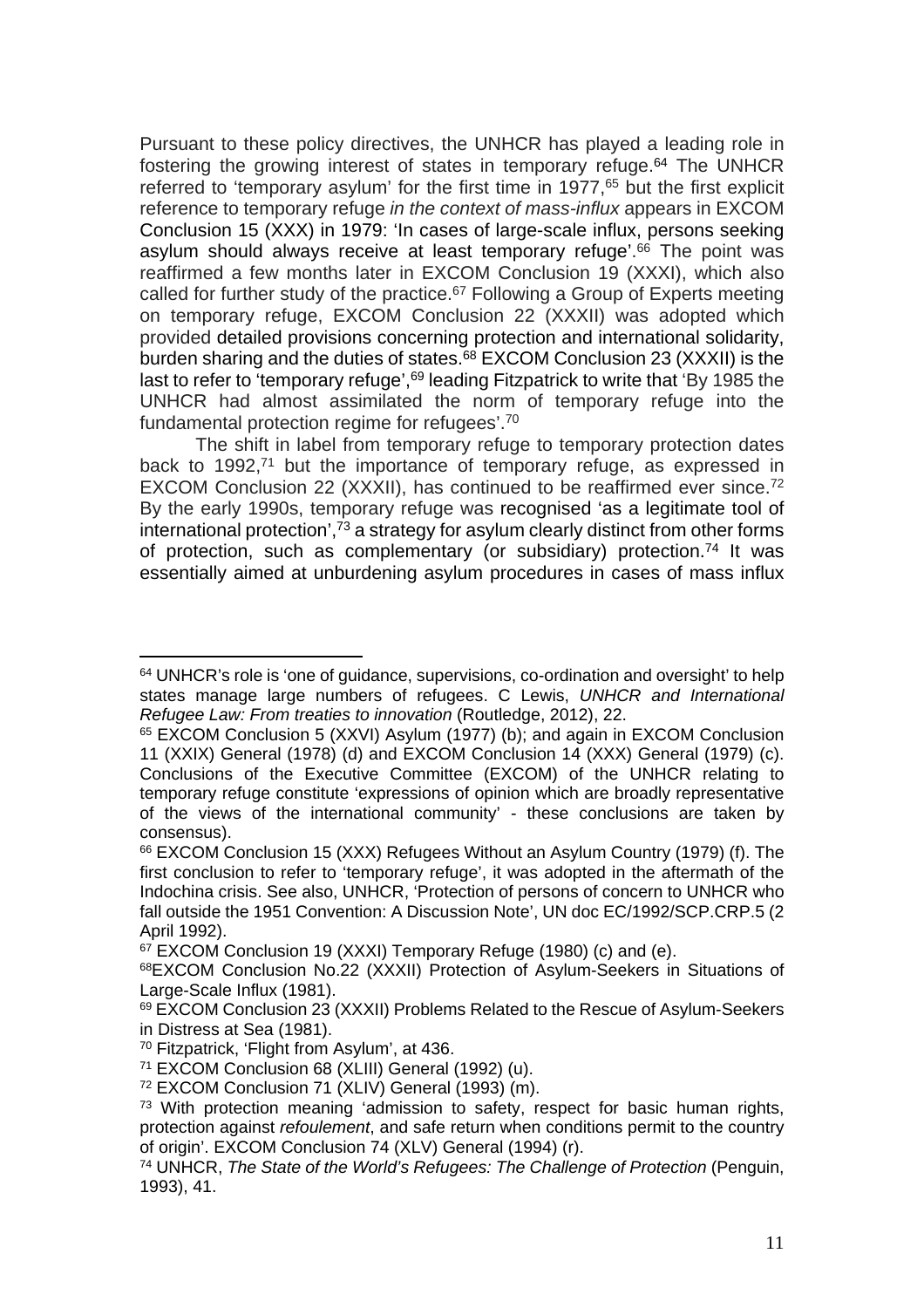and, for UNHCR it was clearly anchored in international cooperation and responsibility sharing.<sup>75</sup>

Notwithstanding this level of interest and involvement, by 2012, UNHCR conceded that 'No consensus has however been reached on the situation in which temporary protection could be applied or its minimum content<sup>'.76</sup> Following two Roundtables on Temporary Protection.<sup>77</sup> the UNHCR adopted Guidelines elaborating on the duty of states to cooperate, to protect against refoulement, and to provide basic minimum treatment pending the finding of a durable solution.<sup>78</sup>

The acknowledgement of 'shared responsibility to manage large movements of refugees and migrants … through international cooperation' was again made explicit in the New York Declaration for Refugees and Migrants, signed by 193 member states at the first UN Summit on Refugees and Migrants on 19 September 2016.<sup>79</sup> Although not expressly about temporary refuge, the Declaration acknowledges the disproportionate burden that protracted refugee crises and the resulting large movements of refugees place on countries of refuge and their communities.<sup>80</sup> The Declaration enshrines the commitment of states 'to a more equitable sharing of the burden and responsibility for hosting and supporting the world's refugees', and empowers the UNHCR to develop and initiate a comprehensive response.<sup>81</sup>

#### C. The case law of International courts

Decisions of international and national courts are subsidiary means for the determination of rules of customary law.<sup>82</sup> Decisions by International courts on the issue of temporary refuge are scarce. The International Court of Justice, although in theory competent to interpret the Refugee Convention, has never been called upon to do so; neither has it been seized to pronounce on a matter relating to temporary refuge.

It is nevertheless worth noting that in the last decade, the European Court of Human Rights has extended its protective role to persons fleeing an

<sup>75</sup> EXCOM Conclusion 100 (LV) International Cooperation and Burden and Responsibility Sharing in Mass Influx Situations (2004).

<sup>76</sup> UNHCR, Roundtable on Temporary Protection 19-20 July 2012 International Institute of Humanitarian Law, San Remo, Italy, Discussion Paper, para.1.

<sup>77</sup> UNHCR, Roundtable on Temporary Protection, 19-20 July 2012, San Remo, Italy, 'Discussion Paper' and 'Summary Conclusions'; and UNHCR, Roundtable on Temporary Protection, 15-16 July 2013, San Remo, Italy, 'Concept Note'. Note that these were preceded by a UNHCR, Expert Meeting on International Cooperation to Share Burdens and Responsibilities, 28 June 2011, Amman, Jordan.

<sup>78</sup> UNHCR, Guidelines on Temporary Protection or Stay Arrangements (2014), reproduced in 27 (2015) International Journal of Refugee Law 157-165 (with Introductory Note at 154-156).

<sup>79</sup> UNGA New York Declaration, A/71/L.1, 13 September 2016, para.11. See also, Volker Türk, 'A Minor Miracle: A New Global Compact on Refugees', Address at the Andrew & Renata Kaldor Centre for International Refugee Law, University of New South Wales, Sydney, 18 November 2016.

<sup>80</sup> UNGA New York Declaration, A/71/L.1, 13 September 2016, para.7.

<sup>81</sup> UNGA New York Declaration, A/71/L.1, 13 September 2016, para.68.

<sup>&</sup>lt;sup>82</sup> ILC, Identification of customary international law, Text of the draft conclusions provisionally adopted by the Drafting Committee, 67<sup>th</sup> Session of the ILC, UN Doc. A/CN.4/L.869, 14 July 2015, draft conclusion 13 (2015).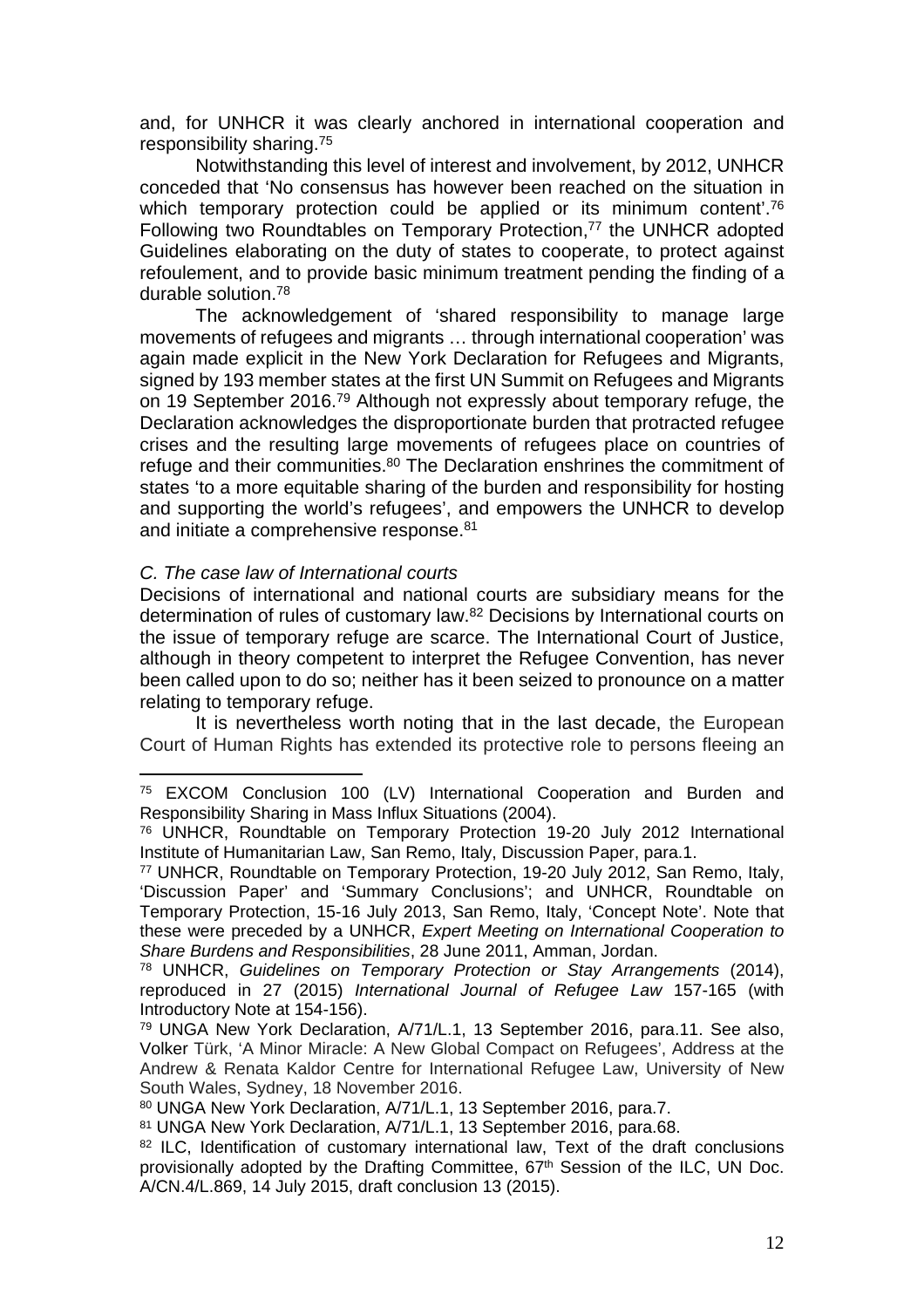armed conflict and for whom 'substantial grounds' exist for believing that they would face a 'real risk' of treatment contrary to Article 3 of the ECHR.<sup>83</sup> The European Court of Human Rights recently ruled unanimously that the forced return of three asylum applicants (one stateless Palestinian from Syria and two Syrian nationals) to Syria would violate their right to life and lead to a real risk of torture or of inhuman or degrading treatment under the ECHR.<sup>84</sup> This is the first judgment by the European Court of Human Rights in the context of the Syrian conflict (since most European countries do not at present carry out involuntary returns to Syria but process Syrian claims). The Court accepted that the applicants 'originated from Aleppo and Damascus, where heavy and indiscriminate fighting has been raging since 2012',<sup>85</sup> and concluded that 'if the applicants were expelled to Syria, it would be in breach of Articles 2 and/or 3 of the Convention'.<sup>86</sup>

The Court also referred to a policy summary published by the UK Home Office in 2014 according to which 'Internal relocation within Syria to escape any risk from indiscriminate violence is extremely unlikely to be possible or reasonable' due to the unpredictability of the violence, the humanitarian situation for internally displaced, and the very limited ability to move safely within Syria.<sup>87</sup>

Whilst only safeguarding the applicants against their refoulement to Syria, it may be argued that, read in conjunction with other judgments of the European Court of Human Rights on minimum standards of protection expected to be provided to asylum seekers in the country of return,<sup>88</sup> this finding requires contracting parties to guarantee admission to their territory and access to certain basic rights (both of which are also core elements of the rule of temporary refuge).

In conclusion, the analysis above indicates that temporary refuge has become a cornerstone of the response of states in cases of large-scale influx of refugees. The rule is rooted in shared responsibility and the search for durable solutions through international cooperation. Its scope includes a duty on all states to offer immediate admission to territory for a limited duration (usually the duration of the conflict). It also includes an obligation to provide certain minimum rights, including non-refoulement and basic socio-economic rights, until a more durable solution is found (e.g., asylum, resettlement, or voluntary repatriation). Its normative value (and clear roots in shared responsibility) is

<sup>83</sup> NA v United Kingdom, application no25904/07, judgment of 17 July 2008; Sufi and Elmi v United Kingdom, applications no 8319/07 and 11449/07, judgment of 28 June 2011. See H Lambert, 'The Next Frontier: Expanding Protection in Europe for Victims of Armed Conflict and Indiscriminate Violence', 23 (2013) International Journal of Refugee Law 207-234 (also discussing the Court of Justice of the European Union case law).

<sup>84</sup> LM and others v Russia, application nos. 40081/14, 40088/14, 40127/14, European Court of Human Rights, First section, judgment of 15 October 2015.

<sup>85</sup> Para.110.

<sup>86</sup> Para.126.

<sup>87</sup> Para.80.

<sup>88</sup> MSS v. Belgium and Greece, application no. 30696/09, Grand Chamber, judgment of 21 January 2011, and Sufi and Elmi v. United Kingdom, applications nos. 8319/07 and 11449/07, Fourth Section, judgment of 28 June 2011.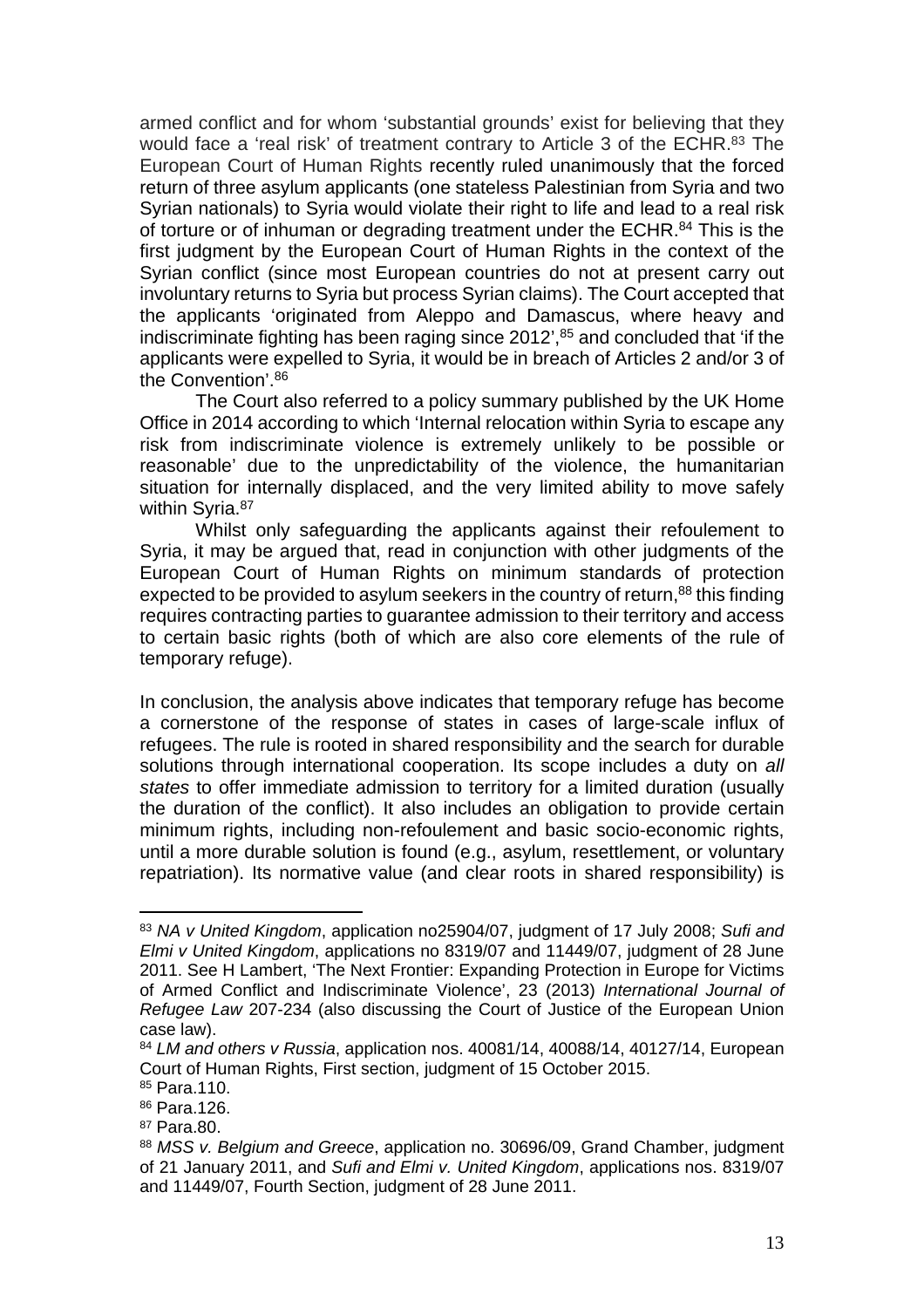further set out in UNGA declarations and resolutions UNHCR EXCOM conclusions, and regional instruments. That there is only scant authority in the case law of international courts does not undermine this conclusion.

## III. ELEMENTS OF CURRENT PRACTICES PURSUANT TO THE RULE OF TEMPORARY REFUGE

Customary international law emerges from 'evidence of a general practice accepted as law'.<sup>89</sup> These two elements (practice and opinio juris) are sometimes 'closely entangled' and 'the relative weight to be given to each might vary according to the circumstances', but they are 'indispensable'.<sup>90</sup> Thus evidence of both elements is commonly found in the same materials, although each must be ascertained individually.<sup>91</sup> General practice means primarily the practice of states.<sup>92</sup>

To identify current practice in the case of Syria, this article draws on the following: conduct on the ground in Turkey, Jordan, Lebanon, and in the EU and its member states; conduct undertaken in connection with and also independently of the Refugee Convention and/or EU law; public statements by the governments of these countries; national legislation, including newly enacted legislative acts. This material was examined for the purpose of identifying the admissions practices of these countries independently and separately from treaty or EU law, the number of refugees they have been taking in or have allowed to stay, and the status granted to these people (temporary or permanent protection). Particular challenges are associated with identifying current practices that are primarily based on the Refugee Convention or EU law, such as in the EU Member States.

To ascertain opinio juris, this article looks at the following: conclusions of the UNHCR EXCOM relating to temporary refuge (refer to section II B above); enactment in domestic law;<sup>93</sup> official publications; and public statements by state officials regarding the duty to provide temporary refuge, bearing in mind that sovereignty is a powerful factor in this area and that as a result such statements may be couched in cautious language.

<sup>89</sup> Article 38(1)(b), Statute of the International Court of Justice. See also for a recent pronouncement, ICJ, Jurisdictional Immunities of the State (Germany v. Italy), Greece Intervening, Judgment of 03 February 2012, para. 55

<sup>90</sup> ILC, Identification of customary international law, Text of the draft conclusions provisionally adopted by the Drafting Committee, 67<sup>th</sup> Session of the ILC, UN Doc. A/CN.4/L.869, 14 July 2015, draft conclusion 3(2). See also, ICJ, North Sea Continental Shelf cases (Federal Republic of Germany/Denmark; Federal Republic of Germany/Netherlands), Judgment of 20 February 1969, paras.74, and 77; ICJ, Military and Paramilitary Activities in and against Nicaragua (Nicaragua v. United States of America), Merits, Judgment of 27 June 1986, para. 207; and M Wood (Special Rapporteur to the International Law Commission), 'Second report on identification of customary international law', UNGA 22 May 2014, A/CN.4/672, paras.3 and 23.

<sup>91</sup> M Wood (Special Rapporteur to the ILC), 'Third report on identification of customary international law', UNGA 27 March 2015, A/CN.4/682 para.18.

<sup>92</sup>ICJ, North Sea Continental Shelf cases, para. 74. See also R Jennings and A Watts (eds), Oppenheim's International Law Vol.1 (Longman 9<sup>th</sup> Edition 1996), at p.26.

<sup>93</sup> Note that there are no decisions of national courts on temporary refuge (or temporary protection), in contrast with the large number of decisions on refugee protection or subsidiary/complementary protection.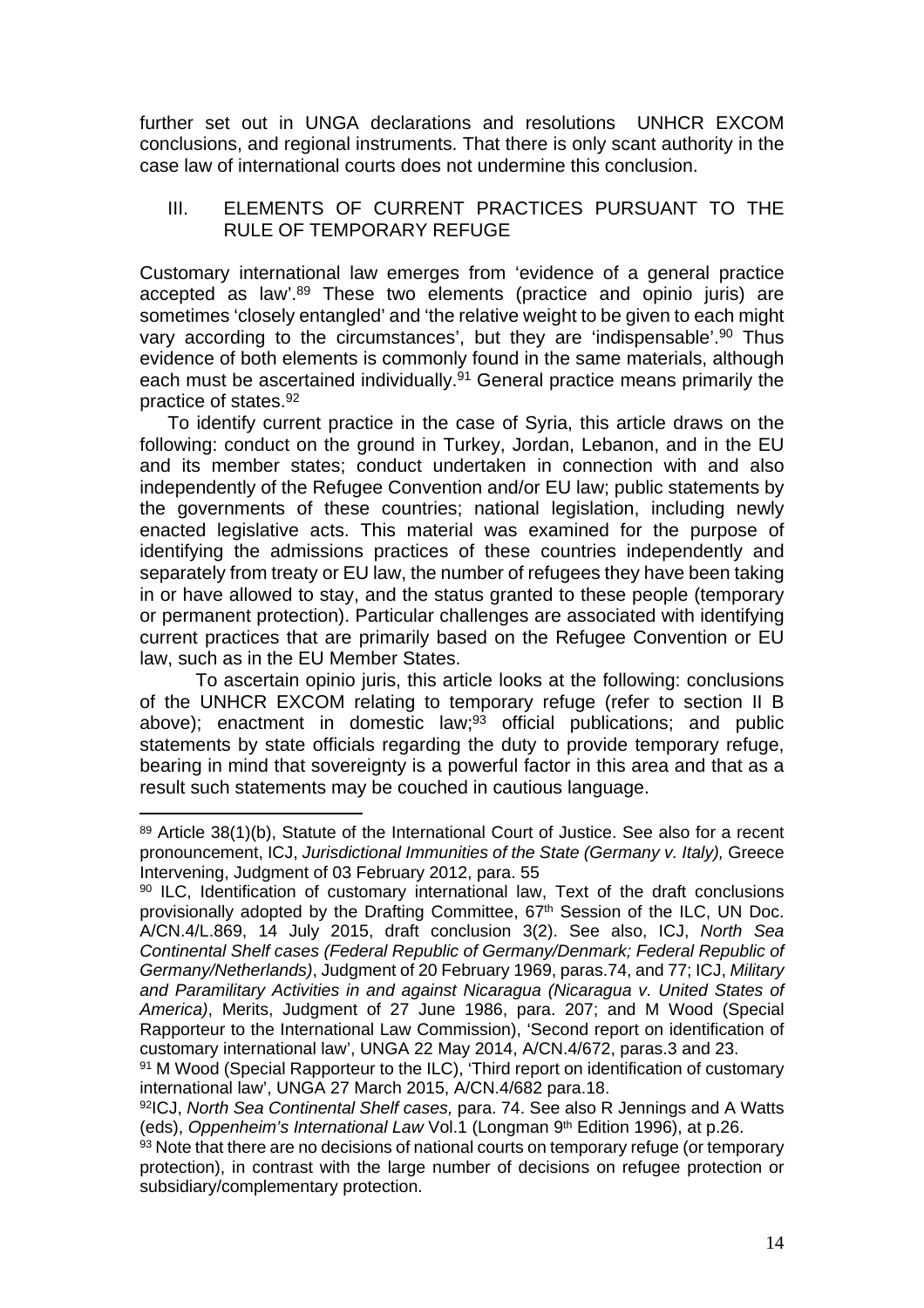With regard to public statements and the 'duty' to provide temporary refuge, a particularly thorny issue concerns the relationship between law and morals. The law applicable to refugees is deeply moral in that it is grounded on humanitarian principles and values. The argument has been made that in a context such as human rights, where 'the stakes are high' and the 'customary norm is not morally neutral', it is difficult to ignore public statements based on and accepted as having a moral character.<sup>94</sup> However, such 'conceptual stretching' has been met with criticism by proponents of the traditional approach to the formation and identification of customary international law.<sup>95</sup> Be that as it may, this article embraces Gerety's position that 'Law does in some imperfect sense mean morality; and similarly morality means law',<sup>96</sup> as best fitting situations of large numbers of refugees in dire need of emergency protection.

Next section discusses the approaches taken by Turkey, Jordan, Lebanon, and the EU, in implementing temporary refuge in the context of refugees from Syria.

## IV. TESTING THE RULE OF TEMPORARY REFUGE IN THE CONTEXT OF THE SYRIAN CONFLICT

The Syrian conflict has created the largest refugee crisis today, and 'is poised to become ... the largest protracted refugee situation of the decade'.<sup>97</sup> Since the conflict began in April 2011, five million refugees have fled Syria; the vast majority of them have sought refuge in neighbouring countries.<sup>98</sup> A third of the Syrian population has been displaced within Syria (approximately seven million).<sup>99</sup> The conflict has also created a longer-term crisis within Syria as a result of 'the bombing of schools, hospitals and other civilian installations'.<sup>100</sup>

http://data.unhcr.org/syrianrefugees/regional.php

<sup>94</sup> M Wood (Special Rapporteur to the ILC), 'First report on formation an evidence of customary international law', UNGA 17 May 2013, A/CN.4/663', at p.51, footnote 245 referring to J Wouters and C Ryngaert, 'Impact on the Process of the Formation of Customary International Law' in MT Kamminga and M Scheinin (eds.), The Impact of Human Rights Law on General International Law (Oxford University Press, 2009).

<sup>95</sup> For a full discussion, see Wood, First report, pp.52-53. ILC draft conclusion 9(1) refers to state practice being 'undertaken with a sense of legal right or obligation' and does not elaborate on the place of morality.

<sup>96</sup> T Gerety, 'Sanctuary: A comment on the ironic relation between law and morality', in DA Martin (ed) The New Asylum Seekers: Refugee Law in the 1980s (Martinus Nijhoff, 1988), 159-180, at 174 – discussing the 1982 US law making the sanctuary of an alien, not lawfully entitled to enter or reside within the US, a federal crime.

<sup>97</sup> High Commissioner's Dialogue on Protection Challenges, 'Understanding and addressing root causes of displacement', Preliminary Concept Paper, Geneva 7 August 2015, para.3.

<sup>98</sup> http://www.unhcr.ie/about-unhcr/facts-and-figures-about-refugees. Between April 2011 and April 2016, 1,037,760 Syrians have claimed asylum in 37 European countries - UNHCR last updated 10 June 2016:

<sup>99</sup> By January 2016, more than 250,000 Syrians had been killed and 1.2 million injured (Co-host Declaration of the Supporting Syria and the Region Conference, London, 4 February 2016).

<sup>100</sup> UNSC, Report of the Secretary-General on the implementation of Security Council resolutions 2139 (2014), 2165 (2014) and 2191 (2014) and 2258 (2015), S/2016/1057, 14 December 2016, p.17.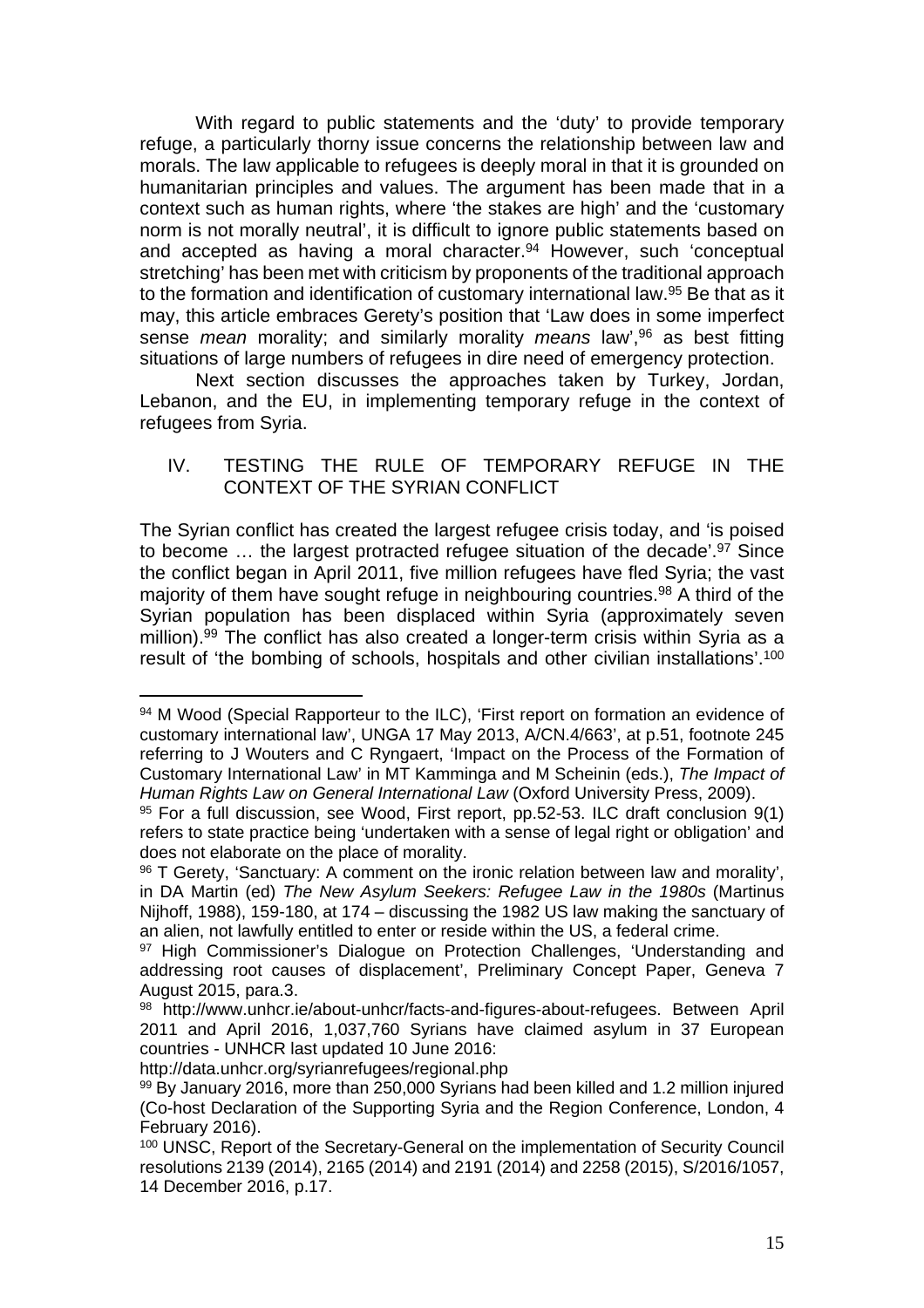This section examines custom-based practices in the response to the largescale influx of Syrian refugees, by countries both near to and far from Syria, with a view to identifying how the existing customary obligation of temporary refuge has been implemented.

## A. The response by Turkey, Lebanon and Jordan: temporary refuge

None of the Syrian 'refugees' in the region have been recognised as refugees under the Refugee Convention. Hence, the response of these countries is useful in identifying current practice on temporary refuge without the background of treaty obligation.

## 1. Turkey: temporary protection

Turkey has a long-standing practice of keeping its borders open in cases of mass influx of refugees (which it refers to as 'guests'). This practice goes back to World War II and the unconditional admission and hosting of Jews, Bulgarian, Turks ('kindreds') in 1944, 1968, and 1989, and more recently Afghans, Iraqis and Syrians.<sup>101</sup> According to the Turkish Government, this practice is in compliance with international law.<sup>102</sup> For the last two years, Turkey has hosted the largest refugee population in the world (over 2.5 million).<sup>103</sup>

Turkey is a party to both the Refugee Convention and the Refugee Protocol. However, it maintains a geographical limitation to the effect that only asylum seekers from countries of the Council of Europe can be 'Convention refugees'.<sup>104</sup> Thus, the Refugee Convention has limited application.

Turkey is also a party to the ECHR, the UN Convention Against Torture, and the International Covenant on Civil and Political Rights.<sup>105</sup> Hence, an argument could be made that Turkey's obligation of non-refoulement and granting certain basic rights (which are both elements of the rule of temporary refuge), may instead be based on treaty law.<sup>106</sup> Be that as it may, these treaty obligations post-date Turkey's practice of temporary refuge. Furthermore, there is no evidence that Turkey's conduct was in fact based on provisions of the ECHR or other human rights treaties. Thus the source of obligation for opening borders to large numbers of refugees fleeing war and violence and granting

<sup>104</sup> http://www.unhcr.org/3b73b0d63.html

<sup>101</sup> K Kirisçi, 'Syrian Refugees and Turkey's Challenges: Going Beyond Hospitality', Brookings, 2014, 14.

<sup>&</sup>lt;sup>102</sup> Republic of Turkey, Prime Ministry Office of Public Diplomacy, 'Turkey as the longstanding safe harbour on World Refugee Day' (2010), 3, available at http://kdk.gov.tr//en/haber/turkey-as-the-long-standing-safe-harbour-on-the-worldrefugee-day/494

<sup>103</sup> http://www.unhcr.ie/about-unhcr/facts-and-figures-about-refugees.

<sup>105</sup> Article 3 ECHR, Article 3 CAT and Article 7 ICCPR have all been interpreted as guaranteeing non-refoulement, see H Lambert, 'Protection against refoulement from Europe: Human rights law comes to the rescue', 48 (1999) International and Comparative Law Quarterly, 515-544.

<sup>&</sup>lt;sup>106</sup> It may also be based on the customary international law rule of non-refoulement; see E Lauterpacht and D Bethlehem, 'The scope and content of the principle of nonrefoulement: opinion' in E Feller, V Turk and F Nicholson (eds) Refugee Protection in International Law – UNHCR's Global Consultations on International Protection (Cambridge 2003) 87-164 (arguing for non-refoulement to have become a rule of customary international law).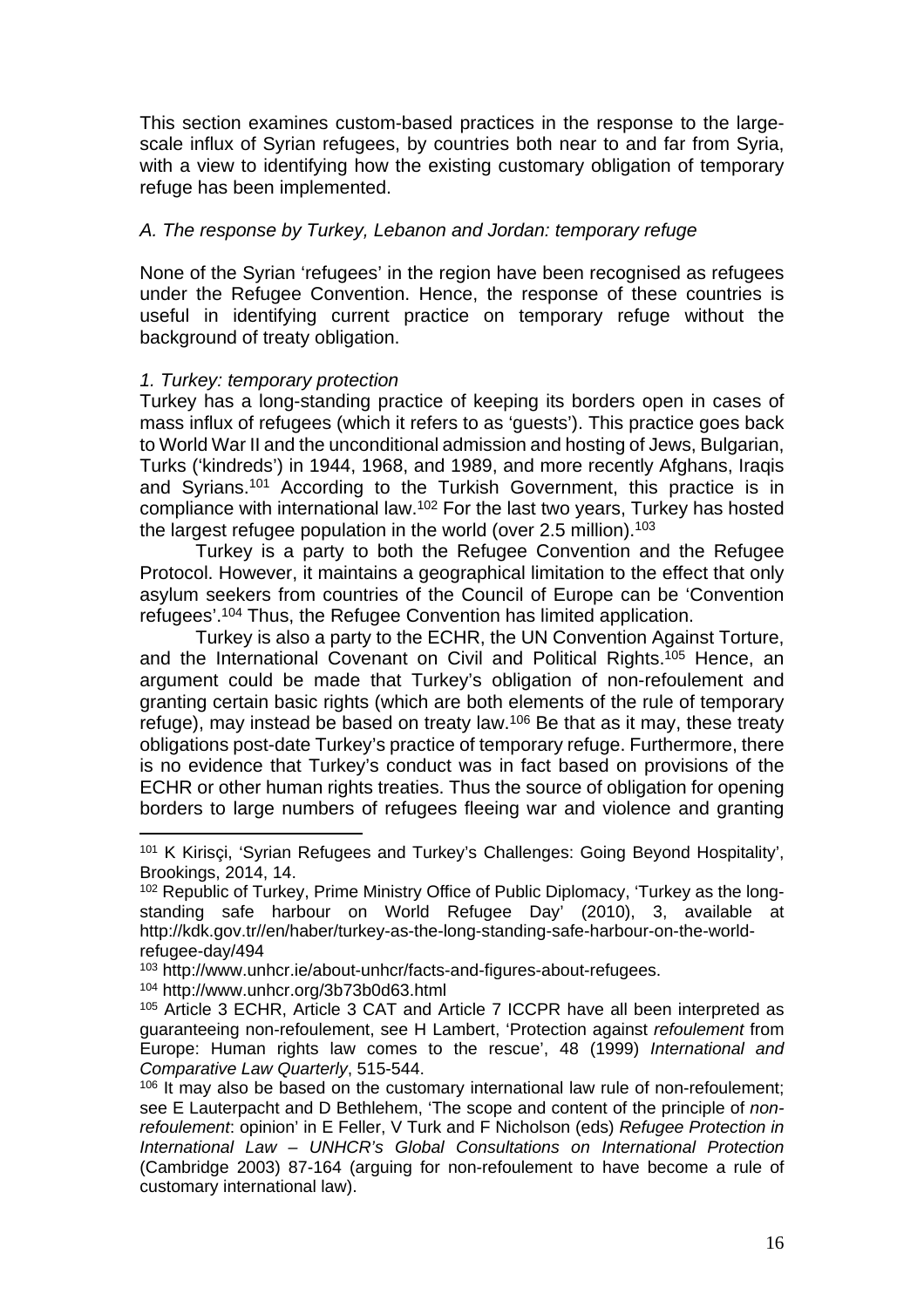certain basic rights seems more convincingly based on customary-based practice than treaty law.<sup>107</sup>

In 2013, the practice of temporary refuge was incorporated in Turkey's first comprehensive Law on Foreigners and International Protection.<sup>108</sup> Article 91 of the 2013 Law provides:

(1) Temporary protection may be provided for foreigners who have been forced to leave their country, cannot return to the country that they have left, and have arrived at or crossed the borders of Turkey in a mass influx situation seeking immediate and temporary protection.<sup>109</sup>

Article 7 of Regulation No.29153 (2014) further specifies that beneficiaries of temporary protection may be anyone 'to whom international protection status determination procedures do not apply'. Today, persons benefitting from temporary protection include all Syrian nationals, Palestinian refugees, and stateless persons living in Syria.

Temporary protection under this Regulation includes (a) unconditional admission under the open border policy; (b) compliance with the principle of non-refoulement, including non-rejection at the border; (c) the provision of basic needs and access to rights on a temporary basis.<sup>110</sup> However, the provision of basic needs and access to rights is subject to the discretion of the administrative authorities; significantly, the duration of temporary protection is also discretionary (being subject to a decision of the board of ministers).<sup>111</sup> At present, no time limit applies to Syrians, but after more than five years, temporary protection is developing into de facto permanent resettlement in Turkey.

The introduction of a national database system (launched by the Directorate General of Migration Management in May 2015), coupled with a strengthening of the registration capacity of the Turkish Government through a new Regional Refugee and Resilience Plan (3RP),112 and, arguably, the EU-

<sup>&</sup>lt;sup>107</sup> Reliance on the UNHCR Statute does not change this conclusion because although the Statute provides a definition of refugees akin to that in Article 1A(2) of the Refugee Convention (as revised by the 1967 Protocol), it is not a treaty but 'the defining document for the organization's structure and powers'. Lewis, UNHCR and International Refugee Law, 13.

<sup>&</sup>lt;sup>108</sup> The Law does not affect Turkey's geographical limitation to the Refugee Convention, which therefore remains.

<sup>109</sup> Law No. 6458, Official Gazette, No. 28615, April 11, 2013,

http://www.resmigazete.gov.tr/eskiler/2013/04/20130411-2.htm. The Law entered into force on 11 April 2014. A newly set up General Directorate of Migration Management (within the Ministry of the Interior) is responsible for its implementation, and therefore for granting Temporary Protection.

<sup>110</sup> Regulation ('by-law') No.29153 on Temporary Protection - the Regulation entered into force on 22 October 2014.

<sup>111</sup> Ineli-Ciger, 'Implications for the New Turkish Law on Foreigners and International Protection and Regulation no.29153 on Temporary Protection for Syrians Seeking Protection in Turkey', (2014) Oxford Monitor of Forced Migration, 32-33.

<sup>112</sup> 3RP Regional Refugee & Resilience Plan 2016-2017 in Response to the Syria Crisis, Turkey. The Regional Refugee and Resilience Plan is a new global initiative for the UN, the first of its kind, in terms of its response to crises; it was launched in Ankara in December 2014. 'It is an inclusive model for delivering an effective, comprehensive,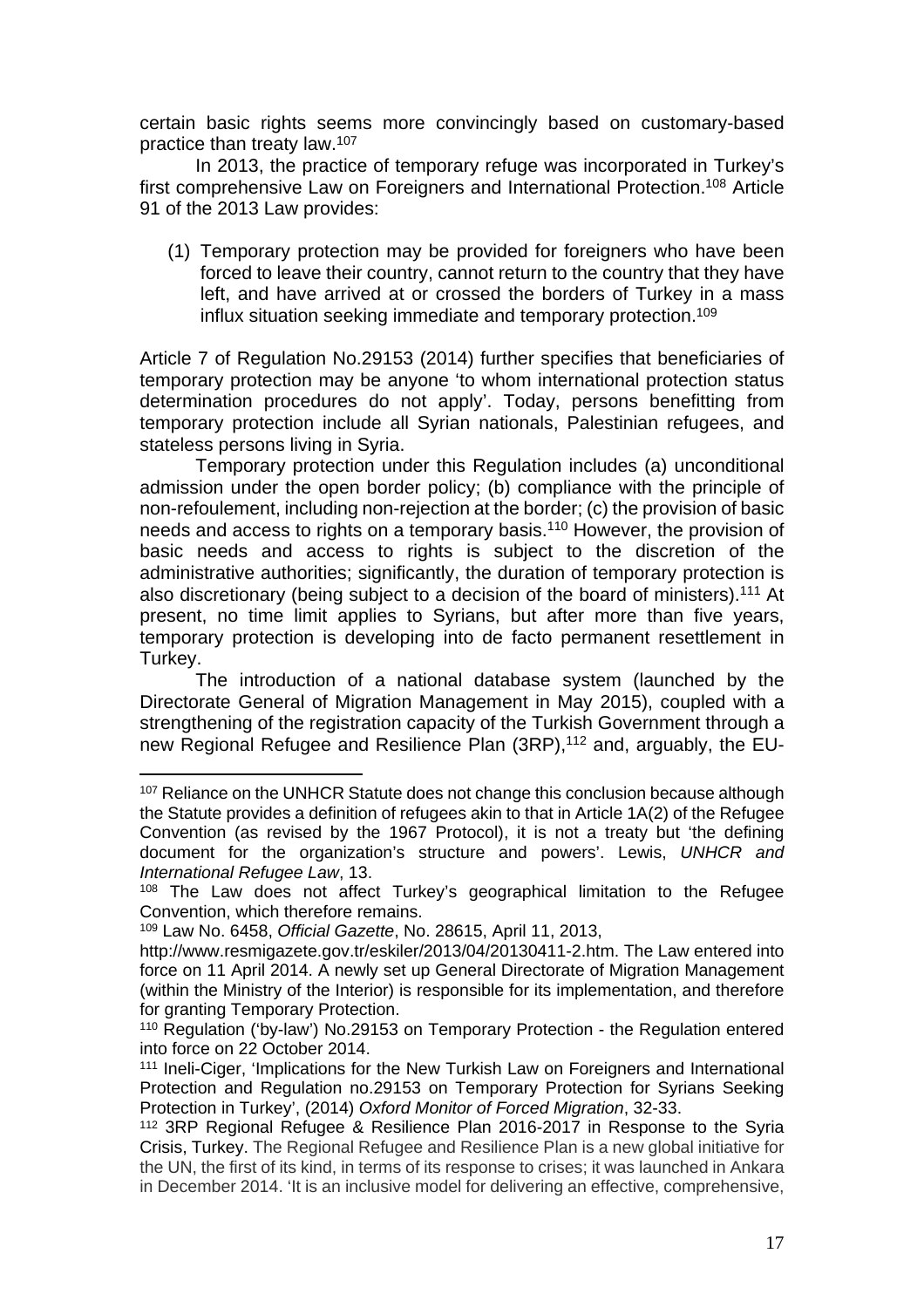Turkey deal,<sup>113</sup> means that Turkey should continue to keep its borders open and admit Syrian refugees. However, in reality, since 2016, Turkey has begun forcibly returning ('refouler') large numbers of Syrian refugees arriving by land at its Southern border with Syria, in contravention of its own law, international law, and EU law.<sup>114</sup>

 In summary, two years after Syrian refugees began to cross the border, Turkey adopted its first legislation on temporary protection. This new legal framework appears to have successfully implemented Turkey's long-standing custom-based practice of temporary refuge (albeit the quality of protection for Syrian refugees is subject to discretion and restrictions). However, the expected collective response of the international community to alleviate the burden on Turkey has not been forthcoming. Thus what started as short-term humanitarian assistance has progressively turned into de facto permanent resettlement.

#### 2. Jordan and Lebanon: temporary 'hosting'

Neither Jordan nor Lebanon is a signatory to the Refugee Convention or Refugee Protocol. Hence, refugees from Syria do not benefit from any special status and must obtain entry and stay documentation in accordance with domestic law. In Jordan, for instance, they are often referred to as 'visitors', 'guests' or 'Arab brothers', i.e., terms with no legal meaning under domestic law.<sup>115</sup> In Lebanon, an asylum seeker means 'a person seeking asylum in a country other than Lebanon'.<sup>116</sup> Both countries are nevertheless parties to the UN Convention Against Torture and the International Covenant on Civil and Political Rights,<sup>117</sup> but, like in Turkey, custom-based practices of opening borders to people fleeing violence have existed long before these treaties were ratified, and there is no evidence that these countries' conduct was in fact based on provisions in these treaties.

and coordinated response which addresses, through national plans, immediate vulnerabilities, strengthens social cohesion, and builds the resilience of people, communities and national system' – http://www.bmdergi.org/en/the-regional-refugeeand-resilience-plan-3rp-launched-in-ankara/

<sup>&</sup>lt;sup>113</sup> The EU-Turkey deal provides that for every Syrian being returned to Turkey from the Greek islands, another Syrian will be resettled to the EU - EU-Turkey statement, 18 March 2016, Press Release 144/16, 18/03/3016 [http://www.consilium.europa.eu/press-releases-pdf/2016/3/40802210113\\_en.pdf](http://www.consilium.europa.eu/press-releases-pdf/2016/3/40802210113_en.pdf)

See also Council of Europe Parliamentary Assembly, Resolution 2109 (2016), adopted on 20 April 2016.

<sup>114</sup>https://www.amnesty.org/en/press-releases/2016/04/turkey-illegal-mass-returns-ofsyrian-refugees-expose-fatal-flaws-in-eu-turkey-deal/

<sup>115</sup> International Labour Organisation, Regional Office for Arab States, 'Access to work for Syrian refugees in Jordan: A discussion paper on labour and refugee laws and policies', 30 March 2015, at 12.

<sup>&</sup>lt;sup>116</sup> Memorandum of Understanding between the UNHCR and the Government of Lebanon (2003). See also M Janmyr, 'Legal Status of Syrian Refugees in Lebanon', Working Paper 33 Issam Fares Institute for Public Policy and Internal Affairs, Beirut, March 2016, at 7.

<sup>117</sup> However, Jordan is not a party to the Optional Protocol to the Convention Against Torture and neither Jordan nor Lebanon are parties to First Optional Protocol to the International Covenant on Civil and Political Rights.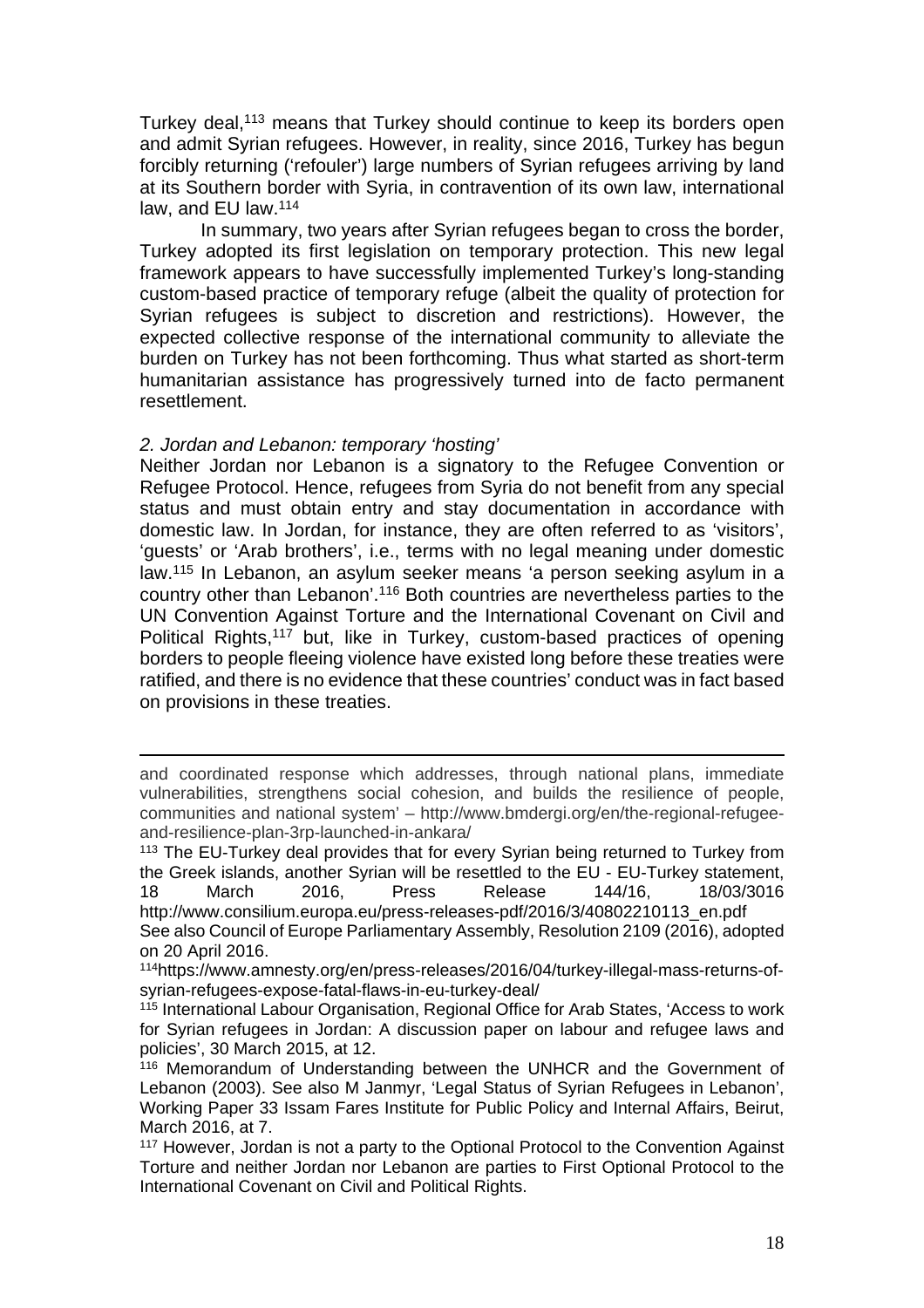Jordan and Lebanon have for decades hosted a particularly large number of Palestinian refugees following the 1948 Arab-Israeli conflict and the 1967 war pending repatriation. This custom continued between 2011 and 2015, with both countries operating a policy largely about keeping its borders open to Syrian refugees, for humanitarian reasons.<sup>118</sup> By 2016, Lebanon was hosting approximately 1.2 million refugees from Syria (i.e., a quarter of its population pre-2011 and the third largest refugee-hosting country in the world) and Jordan 665,000 (as registered Syrian refugees).<sup>119</sup>

However, in January 2013, the Jordanian government officially announced a policy of non-entry for Palestinian refugees from Syria (on the ground that they should be allowed to return to Israel and Palestine) and those already living in Jordan were denied identification cards, resulting in access being denied to basic services and in children only being able to enrol in UNRWA schools.<sup>120</sup> Such discriminatory restrictions on entry and denials of refuge to Palestinians fleeing Syria are not specific to Jordan and extend to Lebanon and Egypt, forcing Palestinians from Syria to travel to Turkey or Europe;<sup>121</sup> these restrictions appear consistent with Resolution 5093 adopted by the Council of the League of Arab States, which authorizes host countries in the region to treat Palestinian refugees in accordance with their own domestic law.<sup>122</sup>

Under increased pressure in all sectors (employment, education, health, housing, water and electricity supply), Lebanon and Jordan have also introduced general restrictions on entry into their territory since 2015. For instance, the Lebanese Government instated visa restrictions for Syrian nationals, coupled with tight time limits of stays ranging from 24 hours to one month.<sup>123</sup> These have generally resulted in instances of refoulement and

<sup>118</sup> H Naufal, Syrian Refugees in Lebanon: the Humanitarian Approach under Political Divisions, Migration Policy Centre Research Report 2012/13, 24 September 2012, 12; C Thibos, 'One million Syrians in Lebanon: A milestone quickly passed', Migration Policy Centre, European University Institute (2014), at 1; L Achilli, 'Syrian Refugees in Jordan: a Reality Check', Migration Policy Centre, European University Institute, February 2015, at 3.

<sup>&</sup>lt;sup>119</sup> Lebanon's policy of not setting formal camps for Syrian refugees has meant that the great majority of refugees live in some of the poorest neighbourhoods, where opportunities for employment are almost inexistent; ECHO Factsheet – Lebanon: Syrian crisis – May 2016, at 2. In Jordan, approximately half of Syrian refugees are registered with UNHCR and receive humanitarian assistance and shelter from the organization; the other half live outside camps, in some of the poorest parts of the country; UNHCR Operational Update – Jordan - May 2016.

<sup>120</sup> J Abisaab, S Balsari, Z Ali Siam, A Fuller, K Hamill, J Leaning, 'Syrian Refugees in Jordan: Urgent Issues and Recommendations', FXB Center for Health and Human Rights and Harvard School of Public Health, November 2014, at 7-8.

<sup>121</sup> Human Rights Watch, 'Not Welcome Jordan's Treatment of Palestinians Escaping Syria', 7 August 2014, at 31-33.

<sup>&</sup>lt;sup>122</sup> A Khalil, 'Socioeconomic Rights of Palestinian Refugees in Arab Countries', 23 (2011) International Journal of Refugee Law 680-719, at 693.

<sup>123</sup> New Circular (entered into force 5 January 2015) and regulations on entry, residency and regularisation of 13 January, 3 and 23 February 2015. See Janmyr, 'Legal Status of Syrian Refugees in Lebanon', at 13.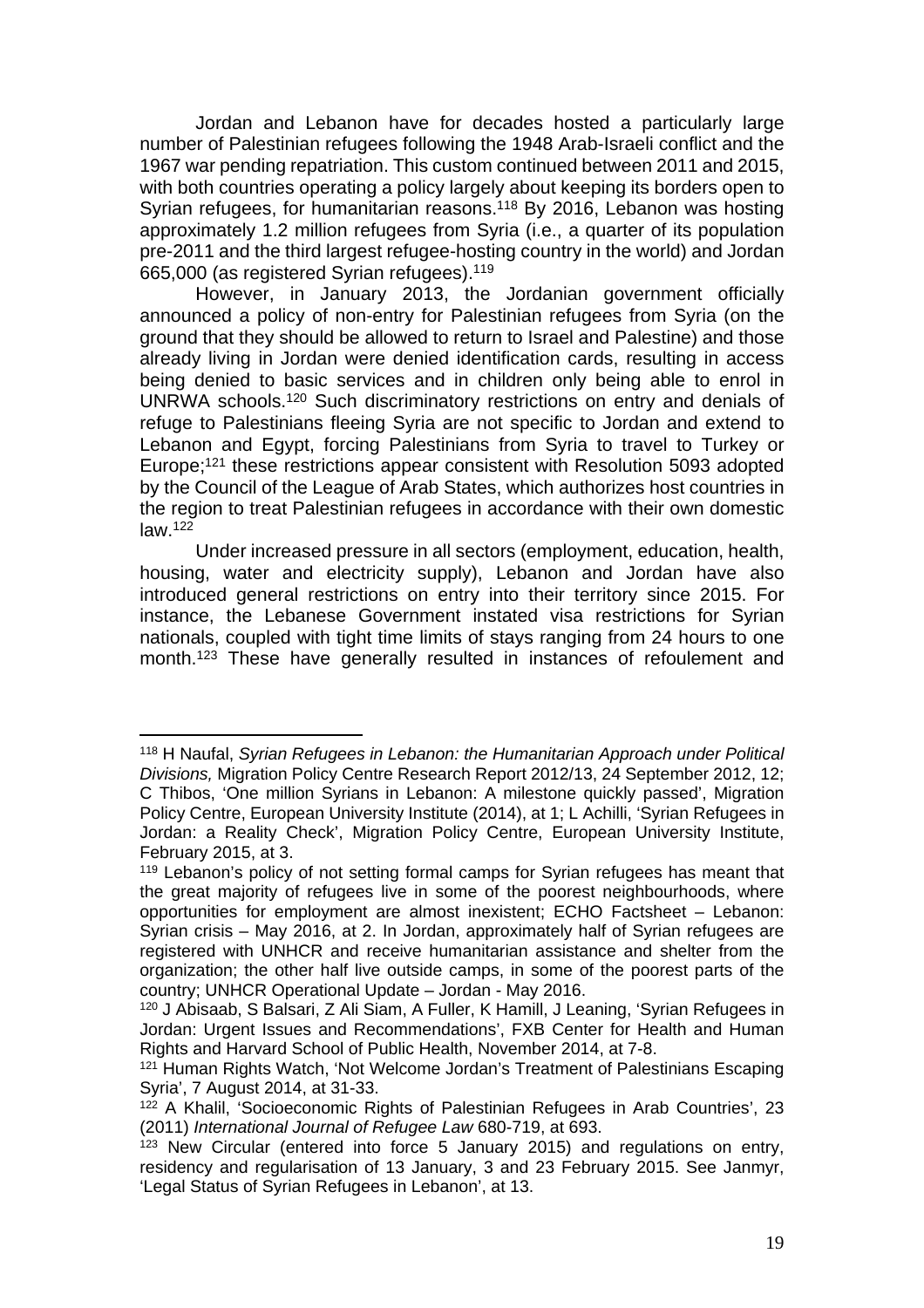arbitrary detention becoming more frequent.<sup>124</sup> Other restrictive measures introduced include fees for Syrian refugees to access public health centres, with an exception for vulnerable families.<sup>125</sup>

The legal and policy framework of Jordan and Lebanon for addressing the situation of refugees remains underdeveloped and is unable to cope with the challenges of these two countries economic needs. Both Jordan and Lebanon have signed a Memorandum of Understanding with the UNHCR (Jordan in 1998; Lebanon in 2003), setting out key principles of international protection, but these have limited application to Syrian refugees.<sup>126</sup> With offers of resettlement outside the region continuing to be low in numbers,<sup>127</sup> plans for local integration are now being pursued through the Migration Compact (which builds on the EU-Turkey deal)<sup>128</sup> and Regional Refugee and Resilience Plan (3RP),<sup>129</sup> at the same time as advocating positive measures to offer admission to territory.<sup>130</sup>

## 3. Conclusion

Since the Syrian conflict began in April 2011, official statements and the conduct of the governments of Turkey, Lebanon, and Jordan have demonstrated (until recently) an open border approach; inherent to this practice is the admission of large numbers of refugees to territory, respect for nonrefoulement, and the recognition of certain minimum rights for refugees. This policy seems to be based on long-standing custom-based regional practices of offering temporary refuge to persons in need (e.g., Palestinians in Lebanon and Jordan, and the 'kindreds' in Turkey). While Turkey's legal and policy framework addressing the protection needs of Syrian refugees has developed into a proper temporary protection legal regime, Jordan's and Lebanon's has remained rudimentary.

None of the Syrian refugees have been protected under the Refugee Convention (or Refugee Protocol), which is inapplicable in these three countries (Jordan and Lebanon are not parties; Turkey only recognises refugees coming

<sup>124</sup> Amnesty International (Jordan), 'Time to live up to international human rights commitments', Submission to the UN Universal Periodic Review, October – November 2013, at 5; Achilli, 'Syrian Refugees in Jordan', 4.

<sup>&</sup>lt;sup>125</sup> Care International, 'Five Years into Exile, The challenges faced by Syrian refugees outside camps Lin Jordan and how they and their host communities are coping' 30 June 2015, 2. On the positive side, in 2016, the UNHCR launched, and subsequently expanded, the 'Cash for Health' scheme to allow an increase in the number receiving essential health care by channelling funds *directly* to refugees, thereby making health care cheaper to afford. UNHCR, Jordan Factsheet, May 2016.

<sup>126</sup> D Aranki and O Kalis, 'Limited legal status for refugees from Syria in Lebanon', 47 (2014) Forced Migration Review, 17-18; D Stevens, 'Rights, needs or assistance? The role of the UNHCR in refugee protection in the Middle East', (2015) International Journal of Human Rights, 1-19.

<sup>127</sup> UNHCR, Jordan Factsheet, May 2016. One notable exception is UNHCR submission (in 2016) of 15,000 Syrians to the US for fast track resettlement.

<sup>128</sup> EU Commission Press Release, **'**Commission announces New Migration Partnership Framework: reinforced cooperation with third countries to better manage migration**',** Strasbourg, 7 June 2016.

<sup>&</sup>lt;sup>129</sup> 3RP Regional Refugee & Resilience Plan 2016-2017 in response to the Syria crisis – Regional Strategic Overview, at 13.

<sup>130</sup> UNHCR Operational Update – Jordan – May 2016.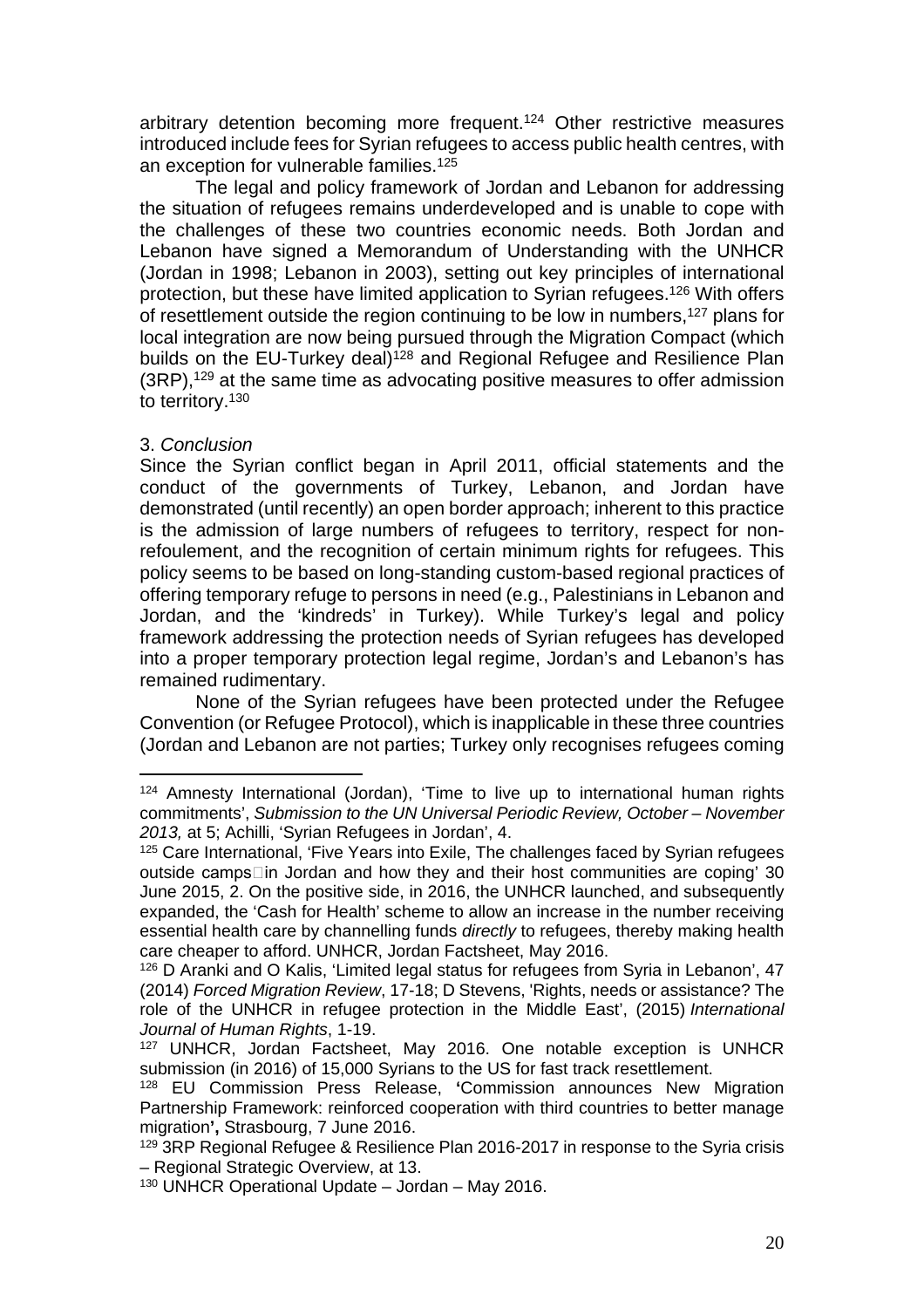from Europe). It is therefore suggested that these countries constitute successful examples of implementation of the existing customary obligation to provide temporary refuge to large numbers of refugees.

However, what started as short-term humanitarian assistance has since turned into a protracted situation, creating pressure on resources for Turkey, Jordan and Lebanon. The governments of these countries feel deeply let down by the international community of states and the lack of shared responsibility,<sup>131</sup> as temporary refuge is transitioning to de facto permanent resettlement in all three countries. Parallel to this, a tightening of entry into their territories and the range of rights provided can be observed. The Syrian case seems to confirm historical examples that there is no precise time when it comes to the 'temporariness' of temporary refuge. However, after five years of conflict, the patience and resources of countries of refuge has run out, the emergency scenario has withered away, and shared responsibility has become even more imperative.

As will be discussed below, the EU's approach contrasts starkly with that of Turkey, Jordan and Lebanon.

#### B. The response of the EU and its member states: international protection (asylum)

The response of the EU to the arrival of refugees from Syria has been slow and idiosyncratic, raising serious concerns about the future of the Common European Asylum System.<sup>132</sup> Both the EU Temporary Protection Directive<sup>133</sup> and Article 78(3) (together with Article 80) of the Treaty on the Functioning of the European Union<sup>134</sup> foresee a solidarity mechanism in the case of a sudden influx of refugees.

The Temporary Protection Directive (which is illustrative of opinio juris), an instrument adopted under the Common European Asylum System, has a wide personal scope and flexible eligibility criteria. In particular, it does not require a status determination procedure because membership of the designated group is sufficient, and it would apply to a significant number of people, such as all people from a particular country or region (e.g., Syria). Furthermore, it requires the member states to ensure that the temporary and immediate protection

<sup>&</sup>lt;sup>131</sup> Al-Monitor, 'Lebanese foreign minister: We cannot be the only ones receiving refugees', 25 September 2015

http://www.al-monitor.com/pulse/originals/2015/09/lebanon-foreign-minister-bassilinterview-syria-refugees.html; and UN News Service, 'Lebanese President appeals for support to assist hundreds of thousands of Cite as Syrian refugees', 24 September 2013, available at: http://www.refworld.org/docid/524956ae4.html

<sup>&</sup>lt;sup>132</sup> Communication from the Commission to the European Parliament and the Council, 'Towards a Reform of the Common European Asylum System and Enhancing Legal Avenues to Europe', COM(2016) 197 final, Brussels, 6.4.2016.

<sup>133</sup> Council Directive 2001/55/EC of 20 July 2001 on minimum standards for giving temporary protection in the event of a mass influx of displaced persons and on measures promoting a balance of efforts between Member States in receiving such persons and bearing the consequences thereof, OJEU L 212, 7.8.2001, 12–23. <sup>134</sup> OJEU C 326, 26.10.2012, 47–390.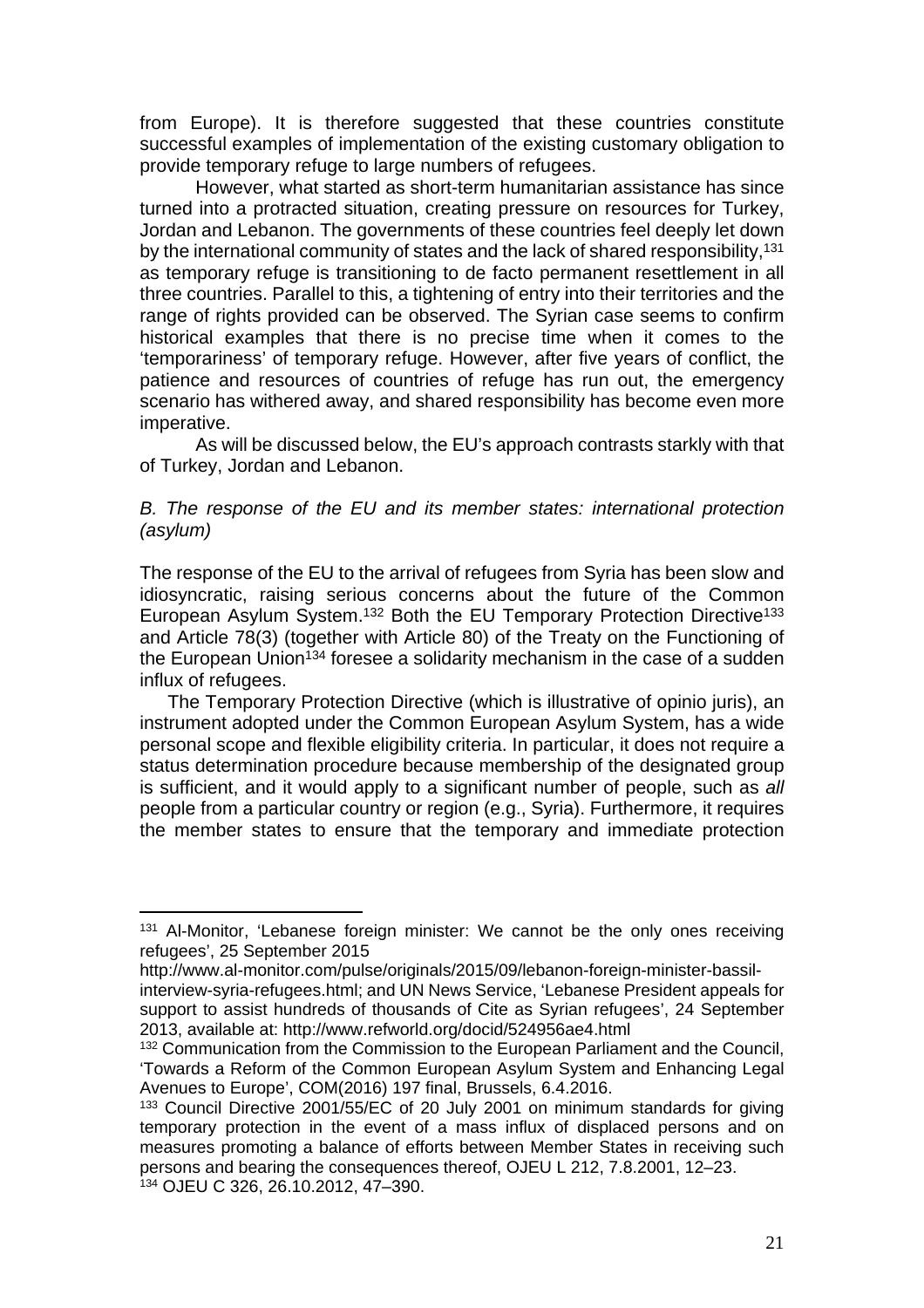status it offers includes certain quarantees.<sup>135</sup> Finally, it provides for financial assistance, and a structured burden sharing mechanism, but only to the extent that member states are to notify each other of their reception capacity but not actually undertake sharing or redistribution of asylum seekers. Compared to existing refugee resettlement and humanitarian admission programmes (both limited in their personal scope, for instance to unaccompanied children or family members), the Temporary Protection Directive would therefore offer considerable advantages.<sup>136</sup>

However, the Directive has never been activated; individual member states preferring instead to apply protection statuses by application of the Refugee Convention/EU Qualification Directive.<sup>137</sup> For instance, in 2013 most EU countries granted subsidiary protection status to Syrian refugees already present in Europe;<sup>138</sup> in 2014 and 2015, the UNHCR noted a welcome increase in the granting of refugee status, for instance on actual or imputed political grounds, to asylum seekers from Syria.<sup>139</sup>

Time may also be relevant in that Syrian refugees did not arrive on the EU's doorsteps until the summer of 2015, so four years after the conflict had begun. By then, it had been decided that the collective priority should be to support Syria and the region through funding, protect Europe's borders, and agree upon durable solutions (e.g., a small number of resettlement) while considering other humanitarian options for accessing Europe.

Thus, Article 78(3) (together with Article 80) of the Treaty on the Functioning of the European Union was used instead (of the Temporary Protection Directive) as a basis for collective EU action, including the adoption of a European Agenda on Migration.<sup>140</sup> The Agenda was followed by a set of Priority

<sup>&</sup>lt;sup>135</sup> I.e., residence permit, emergency health care, shelter, social benefits, children education, limited right to family reunification, guaranteed access to the normal asylum procedure on the basis of Article 2(e) QD (refugee status) or Article 2(g) QD (subsidiary protection status), and limited access to employment on a temporary basis (up to three years).

<sup>&</sup>lt;sup>136</sup> C Orchard and D Chatty. 'High time for Europe to offer temporary protection to refugees from Syria', 27 OxHRH Blog, 27 October 2014.

<sup>&</sup>lt;sup>137</sup> M Ineli-Ciger, 'Time to activate the Temporary Protection Directive: Why the Directive can play a key role in solving the migration crisis in Europe', 18 (2016) European Journal of Migration and Law 1-33, at 14-19; J Walsh, 'Is Temporary Protection the Answer to Europe's Refugee Crisis?', 19 (2015) The Researcher, 31- 34.

<sup>138</sup> Under Article 15c of the EU Qualification Directive. E.g., in Bulgaria, Syrian nationals who are able to prove their identity and nationality with original Syrian documents have been automatically granted subsidiary status as a prioritized group (Law on Asylum and Refugees, Article 15, State Gazette No. 54/ 31.05.2002, last amended and supplemented, SG No. 82/16.10.2009).

<sup>139</sup> Under Chapters II and III of the EU Qualification Directive incorporating Article 1A(2) of the Refugee Convention). See UNHCR, 'International Protection Considerations with regard to people fleeing the Syrian Arab Republic - Update IV', November 2015, para.36 – referring to Eurostat, Asylum Quarterly Report - First Instance Decisions in the EU-28 by Outcome, Selected Citizenships, 2nd Quarter 2015, 16 September 2015; and European Asylum Support Office (EASO), Newsletter September 2015, October 2015, 3.

<sup>&</sup>lt;sup>140</sup> This was adopted in May 2015 by the European Commission - COM(2015) 240 final, European Agenda on Migration, Brussels 13.5.2015.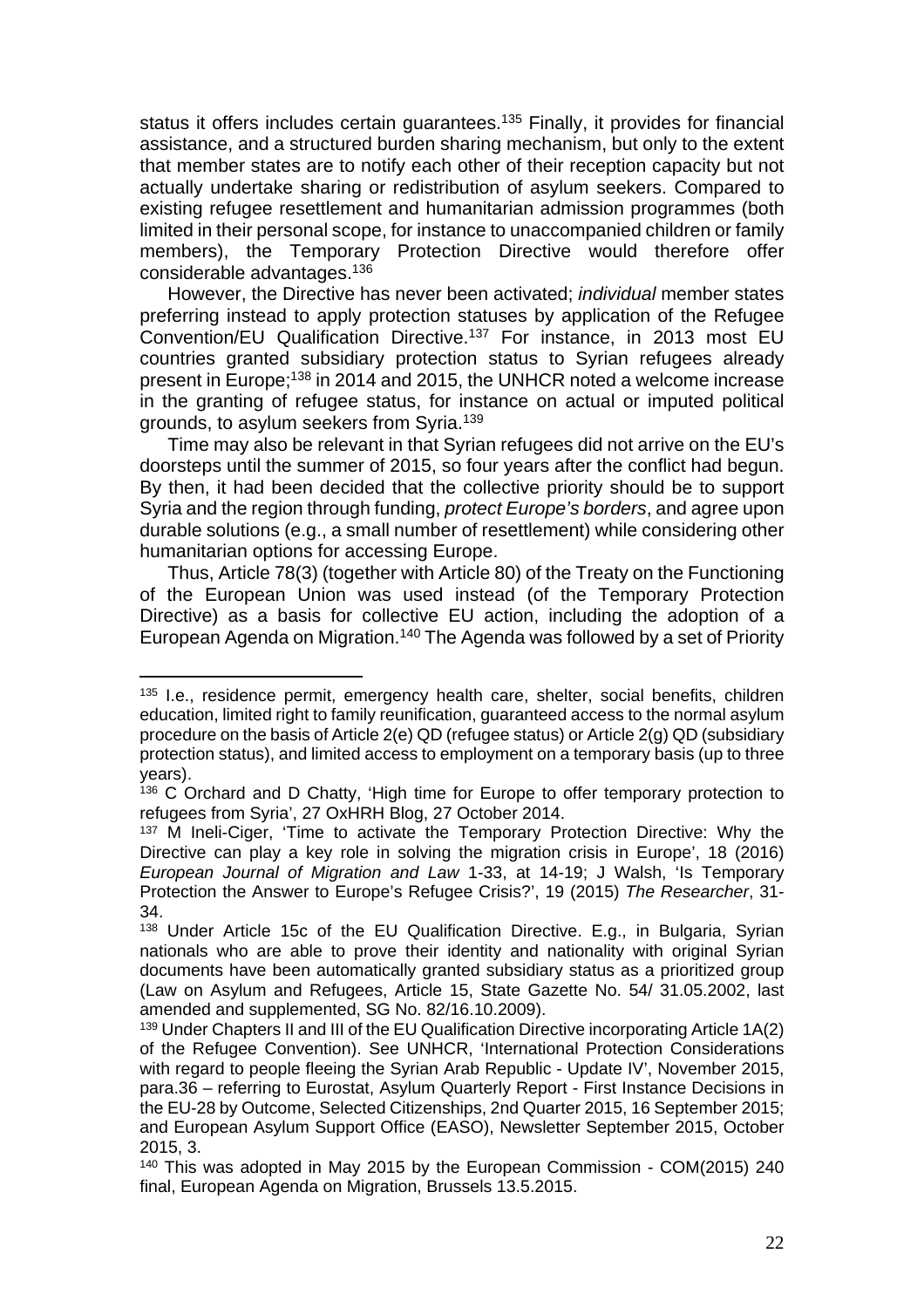Actions for its implementation, namely, national financial pledges, member states support for an emergency relocation mechanism for the 160,000 people already in the EU, a new 'hotspot' approach, and ensuring effective returns pursuant to the EU action plan on return;<sup>141</sup> none of these involved temporary protection.

Resettlement measures were also adopted to enable refugees from Syria to lawfully access and settle in the EU. Resettlement in EU law guarantees the person being resettled one of the following statuses: refugee status,<sup>142</sup> subsidiary protection status,<sup>143</sup> or any other similar status under national or EU law. Hence it offers a more permanent solution than, for instance, humanitarian admission programmes which are meant to be only temporary.<sup>144</sup> As a durable solution, resettlement is not therefore pertinent for examining the custom-based practice of temporary refuge/temporary protection; the number of actual places for resettlement in the EU has also been small.<sup>145</sup>

Other safe and lawful options to access the EU include humanitarian visa and humanitarian admission programmes,<sup>146</sup> private sponsorship,<sup>147</sup> emergency scholarships for higher education,<sup>148</sup> vulnerable persons relocation scheme,<sup>149</sup> and family reunification programme.<sup>150</sup> Most of these options are not relevant either to an examination of a distinctive custom-based practice of temporary refuge because they are based on the Refugee Convention or EU law. For instance, France has been using humanitarian visas for Syrians but pre-assessment at French consulates in Syria and neighbouring countries is entirely based on the Refugee Convention and rules for subsidiary protection.<sup>151</sup> Similarly, Syrians granted admission under humanitarian admission programmes introduced in Austria, France and the UK, have been

<sup>141</sup> COM(2015) 490 final/2, Managing the refugee crisis: immediate operational, budgetary and legal measures under the European Agenda on Migration, Brussels 29.9.2015.

<sup>142</sup> Article 2(e) of the Qualification Directive.

 $143$  Article 2(g) of the Qualification Directive.

<sup>144</sup> Humanitarian admission programmes are ad hoc processes whereby a member state admits a number of non-EU nationals to stay on its territory for a temporary period of time in order to protect them from urgent immediate humanitarian crises due to events such as conflicts. See Regulation (EU) No 516/2014 of the European Parliament and of the Council of 16 April 2014 establishing the Asylum, Migration and Integration, Official Journal 20.5.2014 L 150/168, Article 2(b).

<sup>145</sup> By 6 December 2016, 13,887 people had been resettled from Turkey, Jordan and Lebanon, to 21 resettling countries of the Council of Europe, out of the 22,504 agreed under the resettlement scheme of July 2015 (European Commission, Eighth report on relocation and resettlement, Brussels, 8 December 2016, COM(2016) 791 final.

<sup>146</sup> Austria, France, Germany, the UK, and Ireland are all countries operating humanitarian admission programmes.

<sup>&</sup>lt;sup>147</sup> As in the case of Germany and Ireland.

<sup>148</sup> As offered by Portugal.

<sup>149</sup> As offered in the United Kingdom.

<sup>&</sup>lt;sup>150</sup> In place in Switzerland.

<sup>151</sup> http://www.resettlement.eu/country-situation-syria/france. Since 2012, France has provided 2,622 asylum visas for Syrians. UNHCR, 'Resettlement and Other Forms of Legal Admissions for Syrian Refugees', 18 March 2016 – available at http://reliefweb.int/report/syrian-arab-republic/resettlement-and-other-formsadmission-syrian-refugees-18-march-2016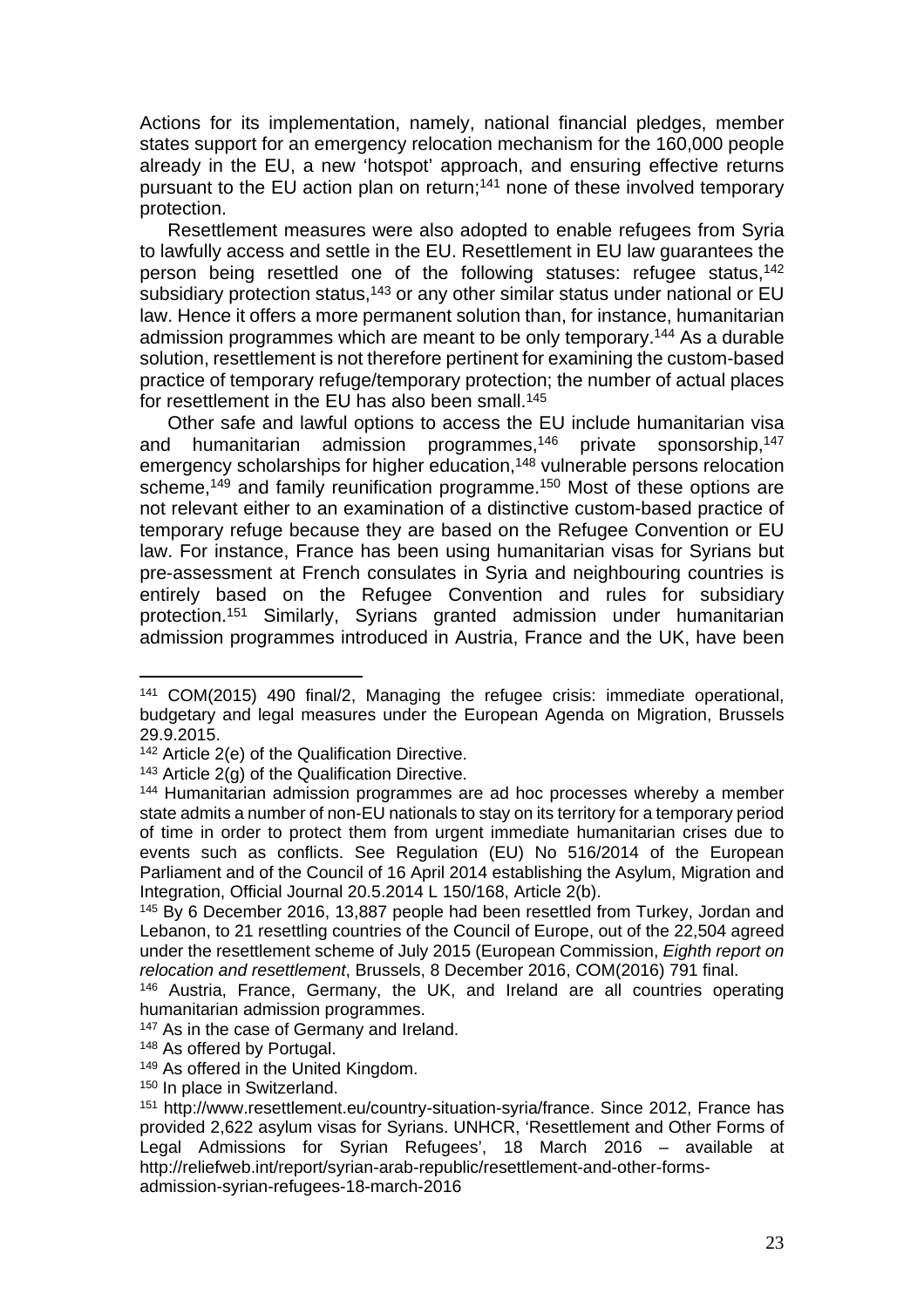granted refugee status or subsidiary protection upon arrival, hence they were not offered 'temporary refuge' but asylum (or quasi-resettlement) as a durable solution.<sup>152</sup>

One possible exception is the humanitarian admission programmes established in Ireland and Germany, which seem to have considered temporary protection at some point in time. However, the Irish Syrian Humanitarian Admission Programme (SHAP) was very limited in scope: it was only in place for six weeks (in Spring 2014) and only 44 applications for 119 family members were granted;<sup>153</sup> it operated as a private (family) sponsorship mechanism and offered up to two years residence in Ireland.<sup>154</sup> Where family members could no longer meet the financial requirements or at the expiry of the two-year period, most beneficiaries were able to apply for refugee status.<sup>155</sup> As for Germany, it introduced three humanitarian admission programmes, between March 2013 and April 2014. The programmes offered a total of 20,000 places to Syrians in Lebanon and Egypt. This was the first time a European country committed 'to large-scale, ad-hoc admission of Syrians outside of regular resettlement quotas'.<sup>156</sup> Syrians arriving in Germany under one of these programmes were originally granted two-year temporary residency with the possibility of renewal for another two years. However, like in other EU countries, they have since been allowed to stay permanently.

It may be worth noting that the European Commission recently embarked upon a comprehensive reform of its asylum policy to address the challenges of high migratory pressures.<sup>157</sup> Core to the reform is the introduction of a 'compulsory status review' to ensure that protection is granted only for as long as it is needed taking into account, for example, changes in countries of origin which could impact the need for protection.<sup>158</sup> It is therefore predicted that

<sup>152</sup> E.g., in France, see http://www.resettlement.eu/country-situation-syria/france; in Austria, see http://www.resettlement.eu/country-situation-syria/austria; in the UK, the 'Syrian Vulnerable Person Resettlement Programme' provides for Humanitarian Protection status (i.e., subsidiary protection status), see House of Commons Briefing Paper no 06805, 10 June 2016, 'Syrian refugees and the UK response'.

<sup>153</sup> Speech by Minister David Stanton at a UNHCR National Conference on Refugee Sponsorship Programmes & Students Scholarship Schemes (09 September 2016) http://www.inis.gov.ie/en/INIS/Pages/speech-09092016

<sup>154</sup>http://www.inis.gov.ie/en/INIS/Pages/111%20Syrians%20admitted%20under%20s ponsorship%20programme

<sup>155</sup> A Arnold and E Quinn, 'Resettlement of Refugees and Private Sponsorship in Ireland', ESRI Research Series No.55, December 2016, p.50.

<sup>156</sup> http://www.resettlement.eu/country-situation-syria/germany. These programmes were adopted at a time when Germany fell the 'responsibility' to accept as much as 800,000 refugees from Syria and Iraq in 2015, the largest number in the history of Germany - The Federal Chancellor, Meeting of federal and state governments on refugees, '"A good day for local authorities," says Chancellor' (24 September 2015) http://www.bundeskanzlerin.de/Content/EN/Artikel/2015/09\_en/2015-09-24 fluechtlinge-kanzleramt\_en.html

<sup>&</sup>lt;sup>157</sup> European Commission Press Release, 'Completing the reform of the Common European Asylum System: towards an efficient, fair and humane asylum policy', Brussels, 13 July 2016, IP/16/2433.

<sup>&</sup>lt;sup>158</sup> A first set of proposals was adopted by the European Commission on 4 May 2016 ('Towards a sustainable and fair Common European Asylum System', IP/16/1620); these were completed by a further set on 13 July 2016 (IP/16/2433).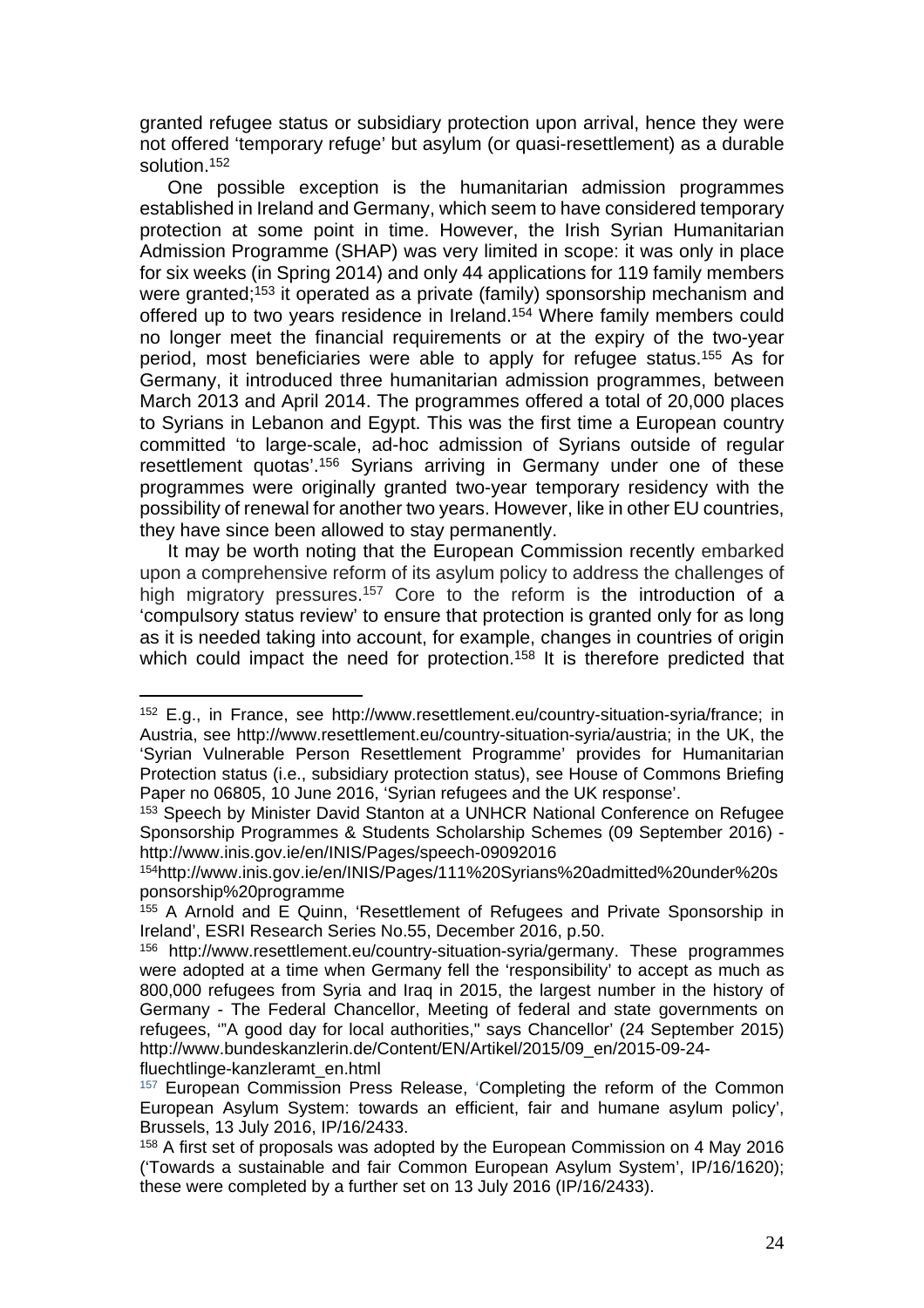cases of return of persons recognised as needing protection at a particular time, from Europe to countries of origin, will likely increase in future.

To conclude, the EU has not considered it necessary to activate its own solidarity mechanism, namely the Temporary Protection Directive. In the absence of its doing so, EU member states have responded to claims by Syrians in the usual way through their procedures for international protection – examining their eligibility for refugee status under the Refugee Convention first, and then, if they are not recognised as refugees, whether they are eligible for subsidiary protection under EU law. It is therefore unlikely that in the absence of a collectively activated temporary protection mechanism, the rule of temporary refuge is being applied in the EU with respect to refugees from Syria. One narrow exception might be the humanitarian admission programmes in Germany and possibly also Ireland, which at some point in time considered offering protection for Syrian refugees to be granted on a temporary basis. The response of the EU therefore contrasts starkly with the practices of Turkey, Lebanon, and Jordan; it further highlights key challenges in identifying current practices in countries (i.e., EU member states) that primarily rely on the Refugee Convention or EU law.

#### V. CONCLUSION

This article has examined the customary international law rule of temporary refuge in relation to the Syrian conflict (2011-). The rule, which was first acknowledged in the legal literature in the 1980s, enshrines a positive obligation on all states to admit to territory large numbers of persons fleeing a situation of armed conflict, and to grant certain rights commensurate with human dignity, until a more durable solution is found. The application of the rule further triggers an obligation on states and international organisations to cooperate and to take concrete steps towards a durable solution. Insufficiently recognised in the academic literature, but as highlighted in this article, is that shared responsibility is the linchpin of temporary refuge.

The practices in countries neighbouring Syria (i.e., Turkey, Lebanon and Jordan) during the last five years indicate that when the Refugee Convention is not applicable, temporary refuge has been relied on as a basis for protection in the case of large-scale influx of refugees. The response of these countries, which has been to keep their borders open to refugees from Syria, is based on long standing custom-based practices in the region of providing temporary refuge. In Turkey, the rule has also been enshrined in a new legislation.

These practices further confirm that temporary refuge applies to a wider category of people than refugee status because the circumstances of flight do not have to be those provided for by the terms of the Refugee Convention. Temporary refuge also appears to include a positive obligation to offer admission to territory (e.g., through keeping borders open) that is distinct from the negative obligation of non-refoulement. Finally, temporary refuge supports states' obligation to protect certain essential human rights to everyone within their territory, e.g., non-refoulement, non-discrimination, education, and other human rights commensurate with human dignity, independently from any status under refugee law. This is crucial and goes to the heart of 'understanding protractedness', not just in terms of time but also in terms of marginalization,